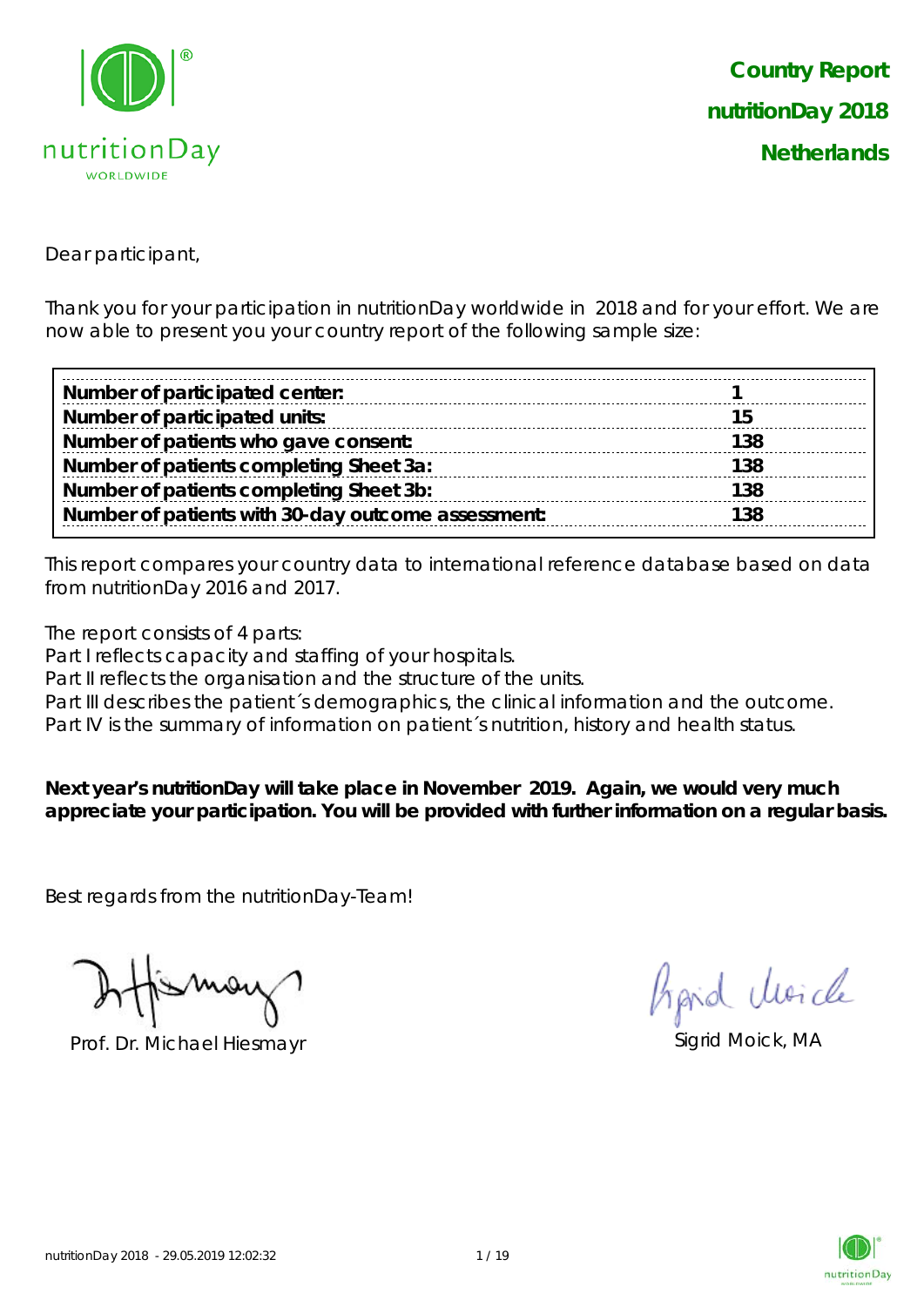## *I. Hospital capacity and staffing ("Hospital sheet")*

|                                                                                    | <b>YOUR RESULTS</b>          | <b>REFERENCE RESULTS</b> |
|------------------------------------------------------------------------------------|------------------------------|--------------------------|
| 1. Total number of beds in hospital                                                |                              | 317 [188-615]            |
| 2. Total number of admissions in the hospital last year                            |                              | 17520 [8982-34767]       |
| 3. Total number of staff in the hospital                                           |                              |                          |
| <b>Total medical doctors</b>                                                       | $\qquad \qquad \blacksquare$ | 170 [78-396]             |
| <b>Medical specialists</b>                                                         |                              | 117 [54-244]             |
| Medical non-specialists                                                            |                              | 35 [11-82]               |
| <b>Nurses</b>                                                                      |                              | 418 [195-800]            |
| <b>Dieticians</b>                                                                  |                              | $5[2-9]$                 |
| <b>Nutritionists</b>                                                               |                              | $1[0-4]$                 |
| Pharmacists                                                                        | $\overline{\phantom{a}}$     | 7 [4-22]                 |
| Kitchen staff                                                                      |                              | 30 [14-55]               |
|                                                                                    |                              |                          |
| <b>Full time equivalent</b>                                                        |                              |                          |
| <b>Total medical doctors</b>                                                       |                              | 139 [60-368]             |
|                                                                                    |                              |                          |
| <b>Medical specialists</b>                                                         |                              | 98 [48-245]              |
| Medical non-specialists                                                            | $\overline{\phantom{a}}$     | 34 [11-87]               |
| <b>Nurses</b>                                                                      |                              | 350 [187-778]            |
| <b>Dieticians</b>                                                                  |                              | $4[2-8]$                 |
| <b>Nutritionists</b>                                                               |                              | $1 [0-3]$                |
| Pharmacists                                                                        |                              | $6[3-18]$                |
| Kitchen staff                                                                      |                              | 27 [14-50]               |
|                                                                                    |                              |                          |
| 4. Does the hospital have a nutrition care strategy?                               |                              | 351 (78.7%) Yes          |
|                                                                                    |                              |                          |
| 5. Which nutrition-related standards or routine activities exist in your hospital? |                              |                          |
| Nutrition training is available                                                    |                              | 298 (66.8%) Yes          |
| Nutrition steering committee is available                                          |                              | 280 (62.8%) Yes          |
| Quality indicators are recorded and reported to national<br>or regional level      |                              | 193 (43.3%) Yes          |
| Quality indicators are used for internal benchmarking                              |                              | 235 (52.7%) Yes          |
| Patient feedback about food and food service is collected<br>using a questionnaire |                              | 337 (75.6%) Yes          |
| None                                                                               |                              | 19 (4.3%) Yes            |
| No answer given                                                                    | (%)                          |                          |

#### **6. Which codes are available /routinely used in your hospital for billing and reimbursement purposes?**

| Codes available            |                          |                 |
|----------------------------|--------------------------|-----------------|
| <b>Nutrition Support</b>   | $\overline{\phantom{0}}$ | 216 (48.4%) Yes |
| Oral nutrition supplements | $\overline{\phantom{a}}$ | 165 (37.0%) Yes |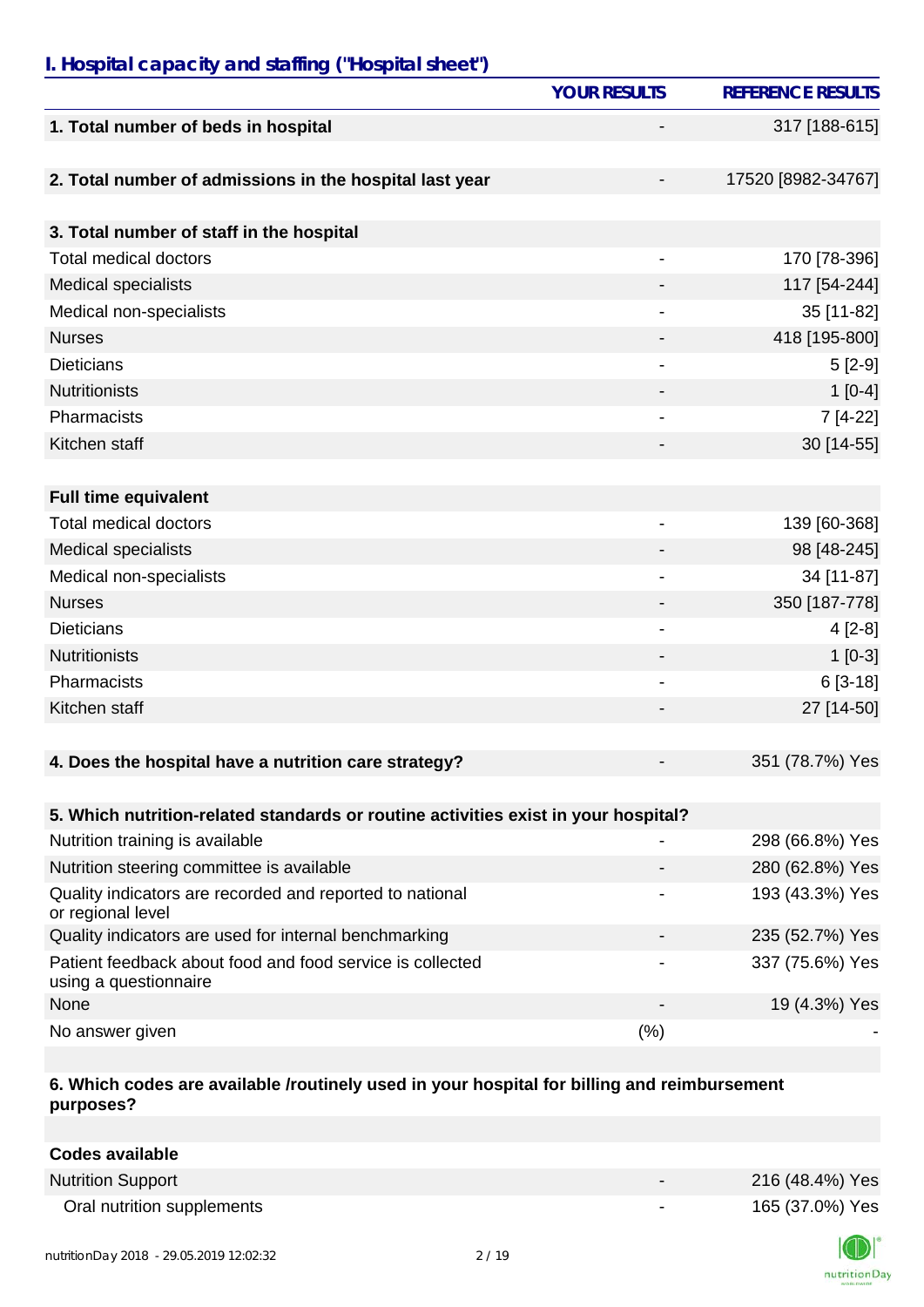| Parenteral nutrition                                      |                | 255 (57.2%) Yes |
|-----------------------------------------------------------|----------------|-----------------|
| Enteral nutrition                                         |                | 224 (50.2%) Yes |
| Dietary counseling                                        |                | 166 (37.2%) Yes |
| Specific dietary interventions                            | $\blacksquare$ | 119 (26.7%) Yes |
| Screening for malnutrition                                |                | 119 (26.7%) Yes |
| <b>Risk of malnutrition</b>                               |                | 103 (23.1%) Yes |
| Malnutrition (in general)                                 |                | 203 (45.5%) Yes |
| Severity of malnutrition (i.e. mild, moderate, severe)    |                | 195 (43.7%) Yes |
| No information available from billing/finance/controlling |                | 75 (16.8%) Yes  |
| No answer given                                           |                | 18 (4.0%)       |
|                                                           |                |                 |
| <b>Codes routinely used</b>                               |                |                 |
| <b>Nutrition Support</b>                                  |                | 188 (42.2%) Yes |
| Oral nutrition supplements                                |                | 143 (32.1%) Yes |
| Parenteral nutrition                                      |                | 233 (52.2%) Yes |
| Enteral nutrition                                         |                | 205 (46.0%) Yes |

Dietary counseling  $140 (31.4%)$  Yes Specific dietary interventions 105 (23.5%) Yes Screening for malnutrition 80 and 100 and 100 and 100 and 100 and 100 and 100 and 100 and 100 and 100 and 100 and 100 and 100 and 100 and 100 and 100 and 100 and 100 and 100 and 100 and 100 and 100 and 100 and 100 and 100 Risk of malnutrition and the set of malnutrition of the set of the set of the set of the set of the set of the set of the set of the set of the set of the set of the set of the set of the set of the set of the set of the s Malnutrition (in general) 176 (39.5%) Yes Severity of malnutrition (i.e. mild, moderate, severe) 169 (37.9%) Yes No information available from billing/finance/controlling and and the state of the 81 (18.2%) Yes No answer given  $29(6.5%)$ 

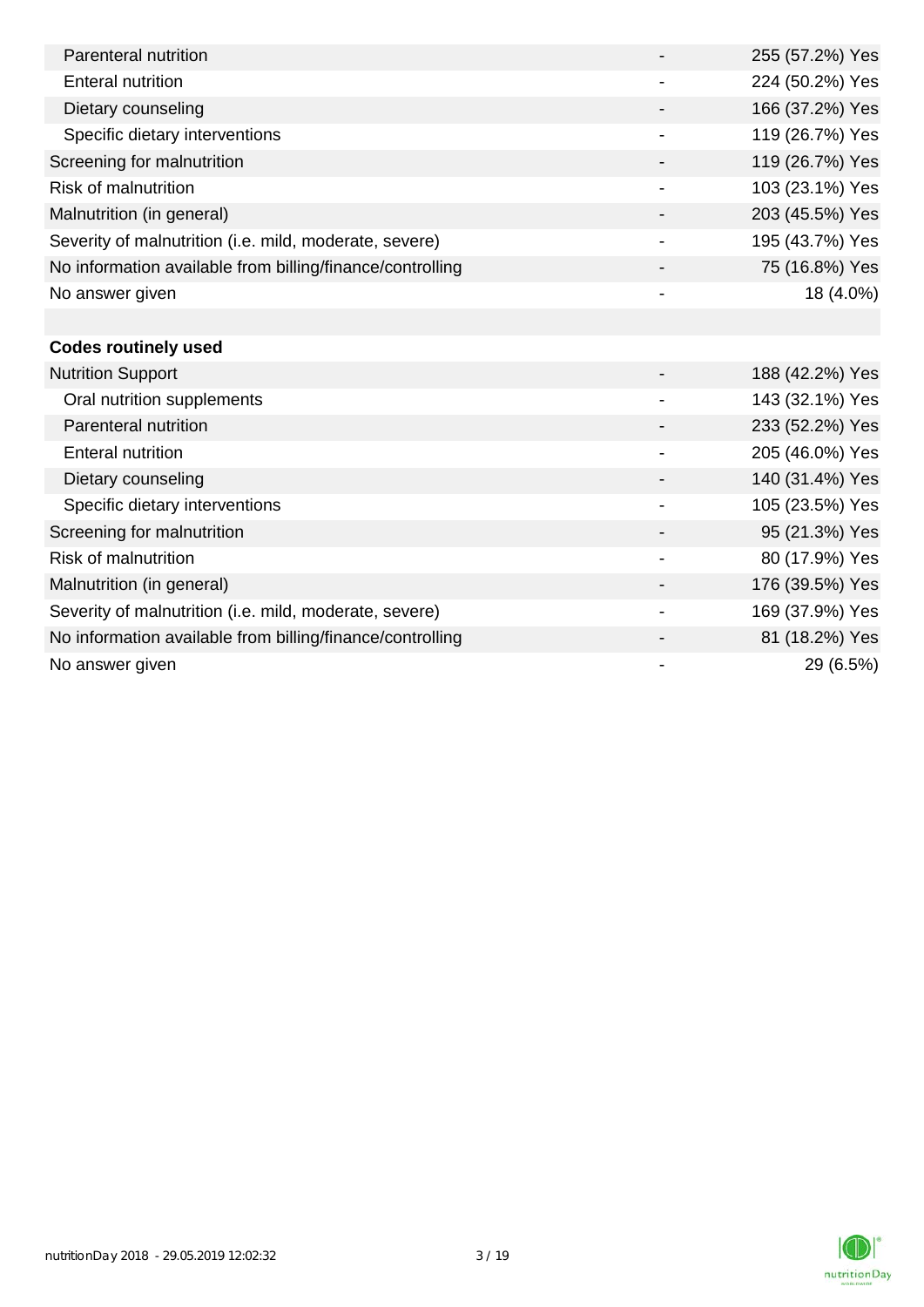# *II. Unit organisation and structures ("Sheet 1a/1b")*

|                                                                       | <b>YOUR RESULTS</b> | <b>REFERENCE RESULTS</b> |
|-----------------------------------------------------------------------|---------------------|--------------------------|
|                                                                       |                     |                          |
| Internal Medicine / General                                           | 1(6.7%)             | 19.3%                    |
| Internal Medicine / Cardiology                                        | 1(6.7%)             | 4.5%                     |
| Internal Medicine / Gastroenterology & hepatology                     | 1(6.7%)             | 6.3%                     |
| <b>Internal Medicine / Geriatrics</b>                                 | 1(6.7%)             | 7.9%                     |
| Internal Medicine / Infectious diseases                               |                     | 0.5%                     |
| Internal Medicine / Nephrology                                        |                     | 1.3%                     |
| Internal Medicine / Oncology (incl. radiotherapy)                     | 1(6.7%)             | 7.2%                     |
| Interdisciplinary                                                     |                     | 3.3%                     |
| Long term care                                                        |                     | 2.0%                     |
| Neurology                                                             | 1(6.7%)             | 3.6%                     |
| Surgery / General                                                     | $3(20.0\%)$         | 13.5%                    |
| Surgery/ Cardiac/Vascular/Thoracic                                    |                     | 2.1%                     |
| Surgery / Neurosurgery                                                |                     | 1.0%                     |
| Surgery / Orthopedic                                                  | 2(13.3%)            | 4.2%                     |
| Trauma                                                                |                     | 1.4%                     |
| Ear Nose Throat (ENT)                                                 |                     | 1.8%                     |
| Gynecology / Obstetrics                                               |                     | 1.6%                     |
| Pediatrics                                                            |                     | 1.3%                     |
| Psychiatry                                                            |                     | 0.9%                     |
| <b>Others</b>                                                         | 4 (26.7%)           | 16.1%                    |
|                                                                       |                     |                          |
| 2. Number of registered inpatients at noon                            | 25 [20-27]          | 24 [18-31]               |
|                                                                       |                     |                          |
| 3. Total bed capacity of the unit                                     | 31 [30-33]          | 30 [24-38]               |
|                                                                       |                     |                          |
| 4. Number of each type of staff in the unit for TODAY's morning shift |                     |                          |
|                                                                       |                     |                          |
| <b>Fully trained</b>                                                  |                     |                          |
| <b>Medical doctors</b>                                                | $2[1-2]$            | $3[2-7]$                 |
| <b>Nurses</b>                                                         | $6[5-8]$            | $5[3-8]$                 |
| Nursing aides                                                         | $1[0-1]$            | $2[1-3]$                 |
| <b>Dieticians</b>                                                     | $1[1-1]$            | $1[0-1]$                 |
| <b>Nutritionists</b>                                                  | $2[2-2]$            | $0 [0-1]$                |
| Administrative staff                                                  | $1[1-1]$            | $1[0-1]$                 |
| Other staff involved in patient care                                  | $2[1-2]$            | $1[0-2]$                 |
|                                                                       |                     |                          |
| In training                                                           |                     |                          |
| <b>Medical doctors</b>                                                | $3[2-3]$            | $1[0-3]$                 |
| <b>Medical students</b>                                               | $2[1-5]$            | $0[0-2]$                 |
| <b>Nurses</b>                                                         | $5[4-6]$            | $1[0-3]$                 |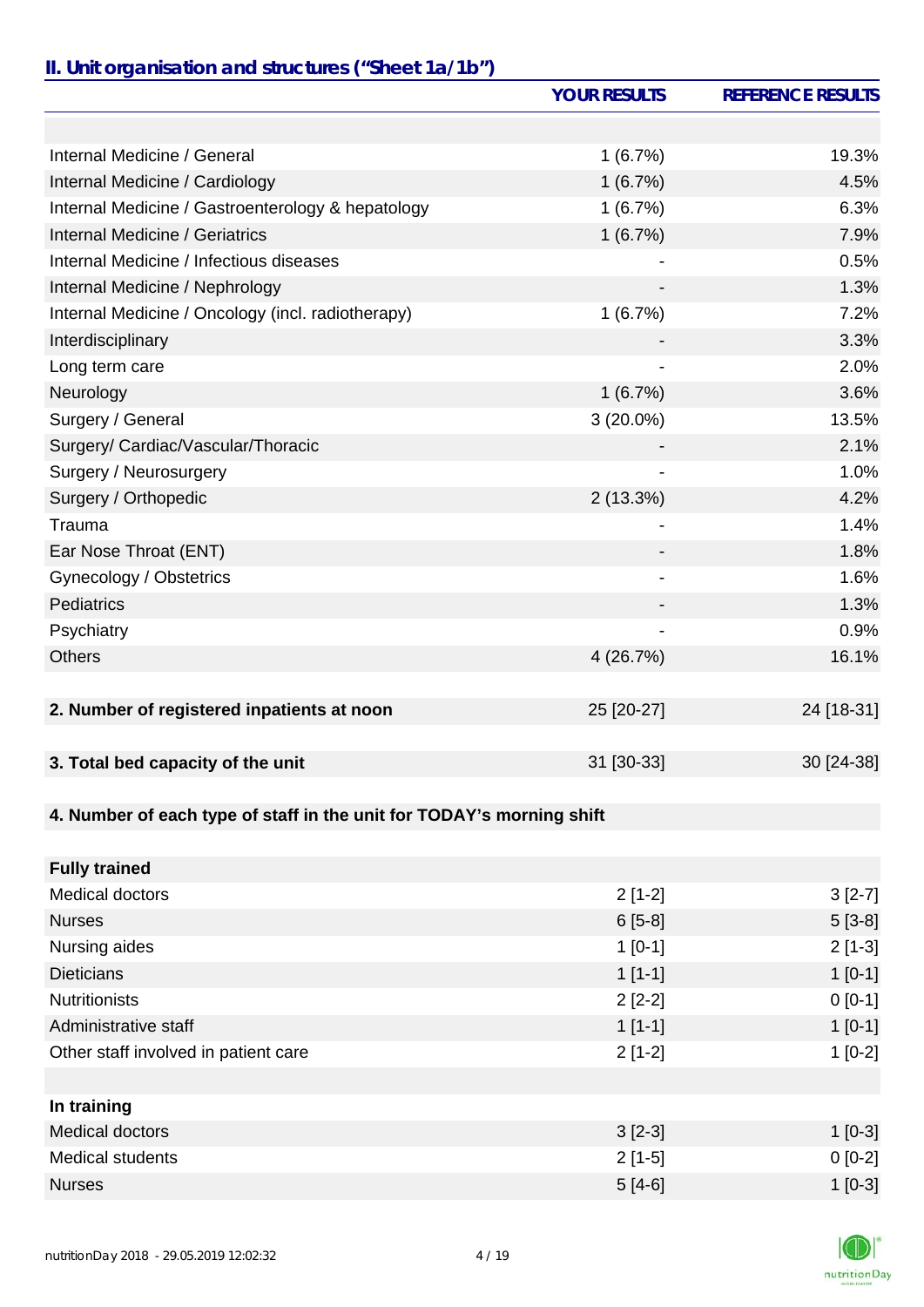| Nursing aides                                                                                       | $1[0-1]$       | $0[0-0]$                       |
|-----------------------------------------------------------------------------------------------------|----------------|--------------------------------|
| <b>Dieticians</b>                                                                                   | $0 [0-0]$      | $0[0-0]$                       |
| <b>Nutritionists</b>                                                                                | $0[0-0]$       | $0[0-0]$                       |
| Other staff involved in patient care                                                                | $0[0-0]$       | $0 [0-0]$                      |
|                                                                                                     |                |                                |
| 5. Is there a nutrition support team in your hospital<br>available?                                 | 13 (100%) Yes  | 705 (76.4%) Yes                |
| 6. Does the unit have a nutrition care strategy?                                                    | 13 (100%) Yes  | 678 (73.5%) Yes                |
|                                                                                                     |                |                                |
| 7. Is there a person in your unit responsible for<br>nutrition care?                                | 13 (100%) Yes  | 644 (69.8%) Yes                |
| 8. Is there a dietician, nutritionist or dietetic assistant<br>available for your unit?             | 13 (100%) Yes  | 831 (90.0%) Yes                |
| 9. Is specific staff responsible for providing feeding<br>assistance to patients during meal times? | 13 (100%) Yes  | 575 (62.3%) Yes                |
| 10. How do you MAINLY screen/monitor patients for<br>malnutrition?                                  |                |                                |
|                                                                                                     |                |                                |
| At admission                                                                                        |                |                                |
| No routine screening<br>No fixed criteria                                                           |                | 85 (8.8%) Yes<br>14 (1.4%) Yes |
| Experience / visual assessment only                                                                 |                | 77 (7.9%) Yes                  |
| Weighing / BMI only                                                                                 |                | 141 (14.5%) Yes                |
| <b>Nutritional Risk Screening (NRS) 2002</b>                                                        |                | 309 (31.9%) Yes                |
| Malnutrition Universal Screening Tool (MUST)                                                        |                | 59 (6.1%) Yes                  |
| Malnutrition Screening tool (MST)                                                                   |                | 70 (7.2%) Yes                  |
| <b>SNAQ</b>                                                                                         |                | 11 (1.1%) Yes                  |
| Other formal tool                                                                                   | 13 (86.7%) Yes | 148 (15.3%) Yes                |
| I do not know                                                                                       |                | 9 (0.93%) Yes                  |
| Missing                                                                                             | 2(13.3%)       | 47 (4.8%)                      |
|                                                                                                     |                |                                |
| <b>During hospital stay</b>                                                                         |                |                                |
| No routine monitoring                                                                               |                | 88 (9.1%) Yes                  |
| No fixed criteria                                                                                   | 13 (86.7%) Yes | 77 (7.9%) Yes                  |
| Experience / visual assessment only                                                                 |                | 174 (17.9%) Yes                |
| Weighing / BMI only                                                                                 |                | 313 (32.3%) Yes                |
| Other formal tool                                                                                   |                | 251 (25.9%) Yes                |
| I do not know                                                                                       |                | 20 (2.1%) Yes                  |
| Missing                                                                                             | 2(13.3%)       | 47 (4.8%)                      |
|                                                                                                     |                |                                |
| 11a. Do you routinely use guidelines or standards for<br>nutrition care?                            | 13 (100%) Yes  | 724 (80.0%) Yes                |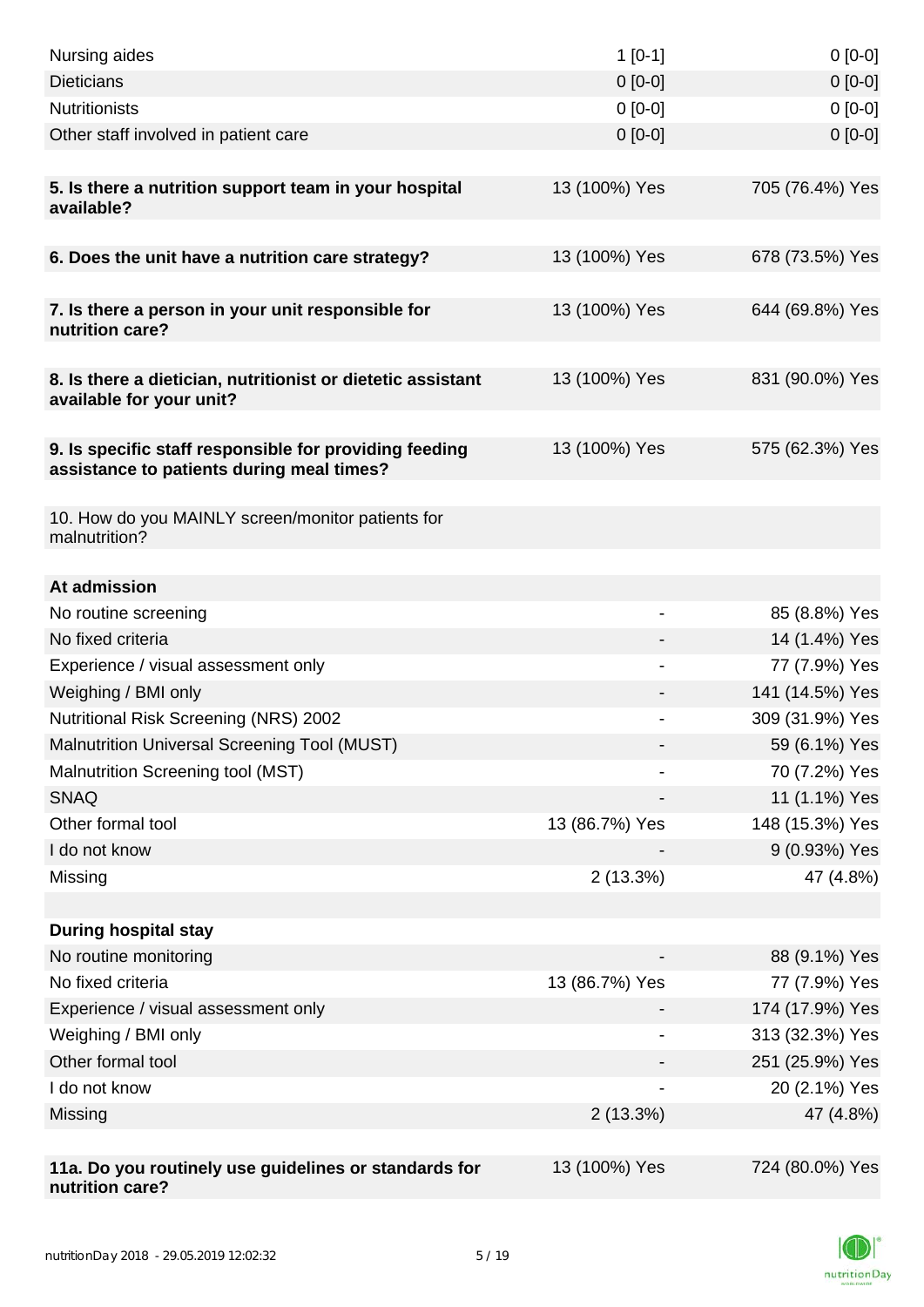| 11b. If yes, which one is mainly used?  |               |                 |
|-----------------------------------------|---------------|-----------------|
| International guidelines                |               | 186 (25.7%) Yes |
| National guidelines                     |               | 105 (14.5%) Yes |
| Standards on hospital level             | 13 (100%) Yes | 249 (34.4%) Yes |
| Standards on unit level                 |               | 51 (7.0%) Yes   |
| Individual patient nutrition care plans |               | 116 (16.0%) Yes |
| Other                                   |               | 7 (0.97%) Yes   |
| Missing                                 |               | $10(1.4\%)$     |
|                                         |               |                 |

# **12. What is routinely done in your unit for given patient groups?**

| At risk                                                    |                |                 |
|------------------------------------------------------------|----------------|-----------------|
| Watchful waiting                                           | 4 (26.7%) Yes  | 281 (29.0%) Yes |
| Discuss nutrition care activities during ward rounds       | 5 (33.3%) Yes  | 430 (44.3%) Yes |
| Develop an individual nutrition care plan                  | 10 (66.7%) Yes | 509 (52.5%) Yes |
| Initiate treatment / nutrition intervention                | 10 (66.7%) Yes | 582 (60.0%) Yes |
| Consult a nutrition expert (dietician, nutritionist, etc.) | 10 (66.7%) Yes | 592 (61.0%) Yes |
| Consult a medical professional                             | 6 (40.0%) Yes  | 383 (39.5%) Yes |
| Calculate energy requirements                              | 7 (46.7%) Yes  | 479 (49.4%) Yes |
| Calculate protein requirements                             | 7 (46.7%) Yes  | 466 (48.0%) Yes |
|                                                            |                |                 |
| <b>Malnourished</b>                                        |                |                 |
| Watchful waiting                                           | 4 (26.7%) Yes  | 196 (20.2%) Yes |
| Discuss nutrition care activities during ward rounds       | 6 (40.0%) Yes  | 462 (47.6%) Yes |
| Develop an individual nutrition care plan                  | 11 (73.3%) Yes | 541 (55.8%) Yes |
| Initiate treatment / nutrition intervention                | 11 (73.3%) Yes | 624 (64.3%) Yes |
| Consult a nutrition expert (dietician, nutritionist, etc.) | 13 (86.7%) Yes | 581 (59.9%) Yes |
| Consult a medical professional                             | 6 (40.0%) Yes  | 411 (42.4%) Yes |
| Calculate energy requirements                              | 12 (80.0%) Yes | 537 (55.4%) Yes |
| Calculate protein requirements                             | 12 (80.0%) Yes | 522 (53.8%) Yes |
|                                                            |                |                 |
| <b>Every patient</b>                                       |                |                 |
| Watchful waiting                                           | 12 (80.0%) Yes | 483 (49.8%) Yes |
| Discuss nutrition care activities during ward rounds       | 4 (26.7%) Yes  | 258 (26.6%) Yes |
| Develop an individual nutrition care plan                  | 1 (6.7%) Yes   | 184 (19.0%) Yes |
| Initiate treatment / nutrition intervention                | 2 (13.3%) Yes  | 135 (13.9%) Yes |
| Consult a nutrition expert (dietician, nutritionist, etc.) |                | 185 (19.1%) Yes |
| Consult a medical professional                             | 4 (26.7%) Yes  | 209 (21.5%) Yes |
| Calculate energy requirements                              |                | 123 (12.7%) Yes |
| Calculate protein requirements                             |                | 113 (11.6%) Yes |
|                                                            |                |                 |
| <b>Never</b>                                               |                |                 |
| Watchful waiting                                           |                | 76 (7.8%) Yes   |
| Discuss nutrition care activities during ward rounds       | 2 (13.3%) Yes  | 62 (6.4%) Yes   |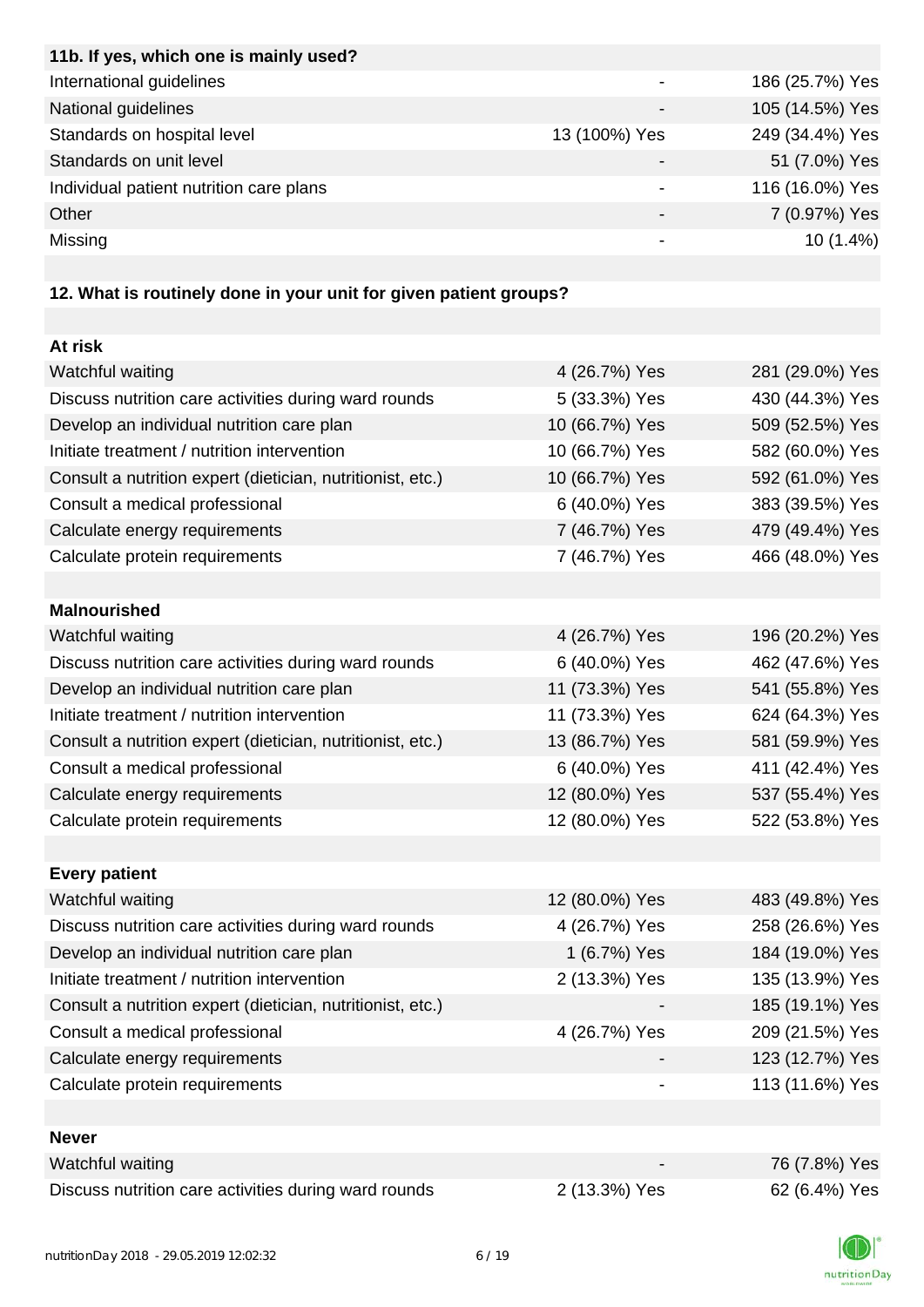| Develop an individual nutrition care plan                          |                              | 50 (5.2%) Yes   |
|--------------------------------------------------------------------|------------------------------|-----------------|
| Initiate treatment / nutrition intervention                        |                              | 13 (1.3%) Yes   |
| Consult a nutrition expert (dietician, nutritionist, etc.)         |                              | 16 (1.6%) Yes   |
| Consult a medical professional                                     | 1 (6.7%) Yes                 | 106 (10.9%) Yes |
| Calculate energy requirements                                      | 1 (6.7%) Yes                 | 103 (10.6%) Yes |
| Calculate protein requirements                                     | 1 (6.7%) Yes                 | 124 (12.8%) Yes |
|                                                                    |                              |                 |
| I do not know                                                      |                              |                 |
| Watchful waiting                                                   |                              | 51 (5.3%) Yes   |
| Discuss nutrition care activities during ward rounds               |                              | 40 (4.1%) Yes   |
| Develop an individual nutrition care plan                          |                              | 22 (2.3%) Yes   |
| Initiate treatment / nutrition intervention                        | $\overline{\phantom{a}}$     | 22 (2.3%) Yes   |
| Consult a nutrition expert (dietician, nutritionist, etc.)         |                              | 18 (1.9%) Yes   |
| Consult a medical professional                                     |                              | 51 (5.3%) Yes   |
| Calculate energy requirements                                      |                              | 40 (4.1%) Yes   |
| Calculate protein requirements                                     | $\qquad \qquad \blacksquare$ | 42 (4.3%) Yes   |
|                                                                    |                              |                 |
| 13. When do you routinely weigh your patients?                     |                              |                 |
| at admission                                                       | 9 (60.0%) Yes                | 625 (64.4%) Yes |
| Within 24 hours                                                    | 5 (33.3%) Yes                | 142 (14.6%) Yes |
| Within 48 hours                                                    |                              | 54 (5.6%) Yes   |
| Within 72 hours                                                    | 1 (6.7%) Yes                 | 27 (2.8%) Yes   |
| Every week                                                         | 12 (80.0%) Yes               | 393 (40.5%) Yes |
| Occasionally                                                       |                              | 109 (11.2%) Yes |
| When requested                                                     | 7 (46.7%) Yes                | 483 (49.8%) Yes |
| At discharge                                                       |                              | 52 (5.4%) Yes   |
| Never                                                              |                              | 13 (1.3%) Yes   |
| I do not know                                                      |                              | 4 (0.41%) Yes   |
| No answer given                                                    | 10 (41.7%)                   | 50 (5.2%)       |
|                                                                    |                              |                 |
| 14. What do you do to support adequate food intake of patients?    |                              |                 |
| Offer additional meals or in between snacks                        | 12 (80.0%) Yes               | 730 (75.3%) Yes |
| Offer meal choices                                                 | 13 (86.7%) Yes               | 711 (73.3%) Yes |
| Offer different portion sizes                                      | 13 (86.7%) Yes               | 635 (65.5%) Yes |
| Consider food presentation                                         | 3 (20.0%) Yes                | 356 (36.7%) Yes |
| Change food texture/consistency as needed                          | 13 (86.7%) Yes               | 797 (82.2%) Yes |
| Consider patient problems with eating and drinking                 | 12 (80.0%) Yes               | 793 (81.8%) Yes |
| Ensure that mealtimes are undisturbed/protected<br>mealtime policy | 4 (26.7%) Yes                | 218 (22.5%) Yes |
| Promote positive eating environment                                | 7 (46.7%) Yes                | 281 (29.0%) Yes |
| Consider cultural/religious preferences                            | 12 (80.0%) Yes               | 559 (57.6%) Yes |
| Consider patient allergies / intolerances                          | 13 (86.7%) Yes               | 650 (67.0%) Yes |
| Other                                                              | 1 (6.7%) Yes                 | 74 (7.6%) Yes   |
| I do not know                                                      |                              | 19 (2.0%) Yes   |
| No answer given                                                    | 2(13.3%)                     | 48 (4.9%)       |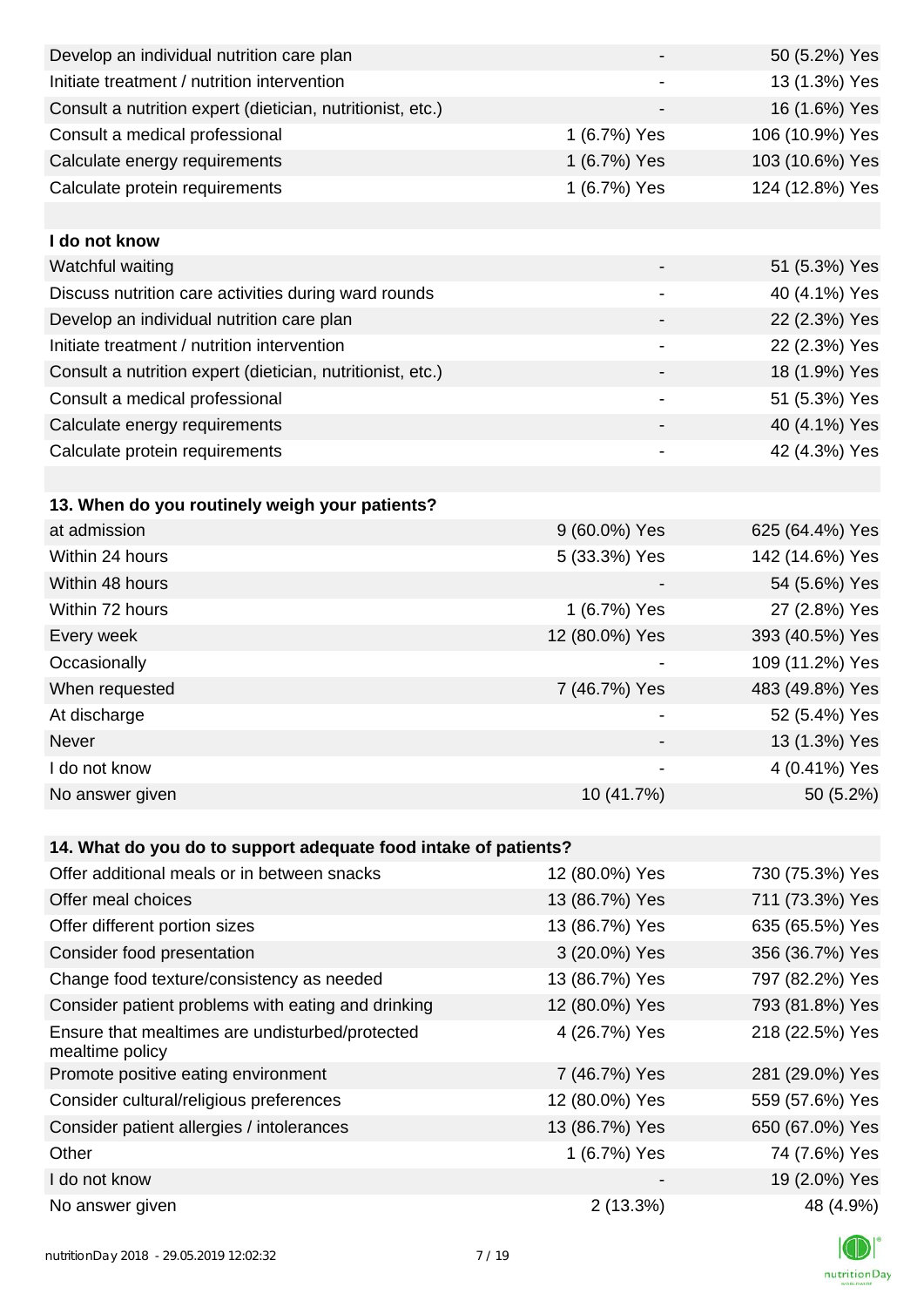| 15. Which nutrition-related standards or routine activities exist in your unit?      |                          |                 |
|--------------------------------------------------------------------------------------|--------------------------|-----------------|
| Nutrition training is available                                                      | 13 (86.7%) Yes           | 558 (57.5%) Yes |
| Reporting of nutrition related information to hospital<br>managers                   | 13 (86.7%) Yes           | 408 (42.1%) Yes |
| Quality indicators are recorded and reported to national<br>or regional level        | 13 (86.7%) Yes           | 302 (31.1%) Yes |
| Quality indicators are used for internal benchmarking                                |                          | 358 (36.9%) Yes |
| Patient feedback about food and food service is collected<br>using a questionnaire   | 13 (86.7%) Yes           | 625 (64.4%) Yes |
| None                                                                                 | $\overline{\phantom{a}}$ | 32 (3.3%) Yes   |
| I do not know                                                                        |                          | 38 (3.9%) Yes   |
| No answer given                                                                      | 2(13.3%)                 | 68 (7.0%)       |
|                                                                                      |                          |                 |
| 16. At admission what is asked and documented?                                       |                          |                 |
| Change in weight                                                                     | 13 (86.7%) Yes           | 775 (79.9%) Yes |
| Eating habits/difficulties                                                           | 13 (86.7%) Yes           | 746 (76.9%) Yes |
| Nutrition before admission                                                           | 13 (86.7%) Yes           | 592 (61.0%) Yes |
| None                                                                                 |                          | 15 (1.5%) Yes   |
| I do not know                                                                        |                          | 20 (2.1%) Yes   |
| No answer given                                                                      | 2(13.3%)                 | 70 (7.2%)       |
|                                                                                      |                          |                 |
| 17. On what forms is there a specific part about eating, nutrition or malnutrition?  |                          |                 |
|                                                                                      |                          |                 |
| a. Patient Record has a section for                                                  |                          |                 |
| indicating if the patient is malnourished or at risk of<br>malnutrition              | 13 (86.7%) Yes           | 708 (73.0%) Yes |
| nutrition treatment                                                                  | 13 (86.7%) Yes           | 582 (60.0%) Yes |
| None                                                                                 |                          | 54 (5.6%) Yes   |
| I do not know                                                                        |                          | 26 (2.7%) Yes   |
|                                                                                      |                          |                 |
| b. Discharge Letter                                                                  |                          |                 |
| summarizes nutrition treatment received during stay                                  | 5 (33.3%) Yes            | 407 (42.0%) Yes |
| makes future nutrition-related recommendations                                       | 3 (20.0%) Yes            | 572 (59.0%) Yes |
| None                                                                                 | 4 (26.7%) Yes            | 110 (11.3%) Yes |
| I do not know                                                                        | 2 (13.3%) Yes            | 69 (7.1%) Yes   |
|                                                                                      |                          |                 |
| 18. Do you provide brochures about malnutrition to at<br>risk/malnourished patients? | 12 (92.3%) Yes           | 356 (44.8%) Yes |
| 19. Who filled in this sheet?                                                        |                          |                 |
| <b>Head staff</b>                                                                    |                          | 281 (29.0%) Yes |
| <b>Dietician</b>                                                                     | 11 (73.3%) Yes           | 517 (53.3%) Yes |
| <b>Nurse</b>                                                                         | 12 (80.0%) Yes           | 279 (28.8%) Yes |
| Physician                                                                            |                          | 128 (13.2%) Yes |

Administrative staff  $\overline{8}$  (0.82%) Yes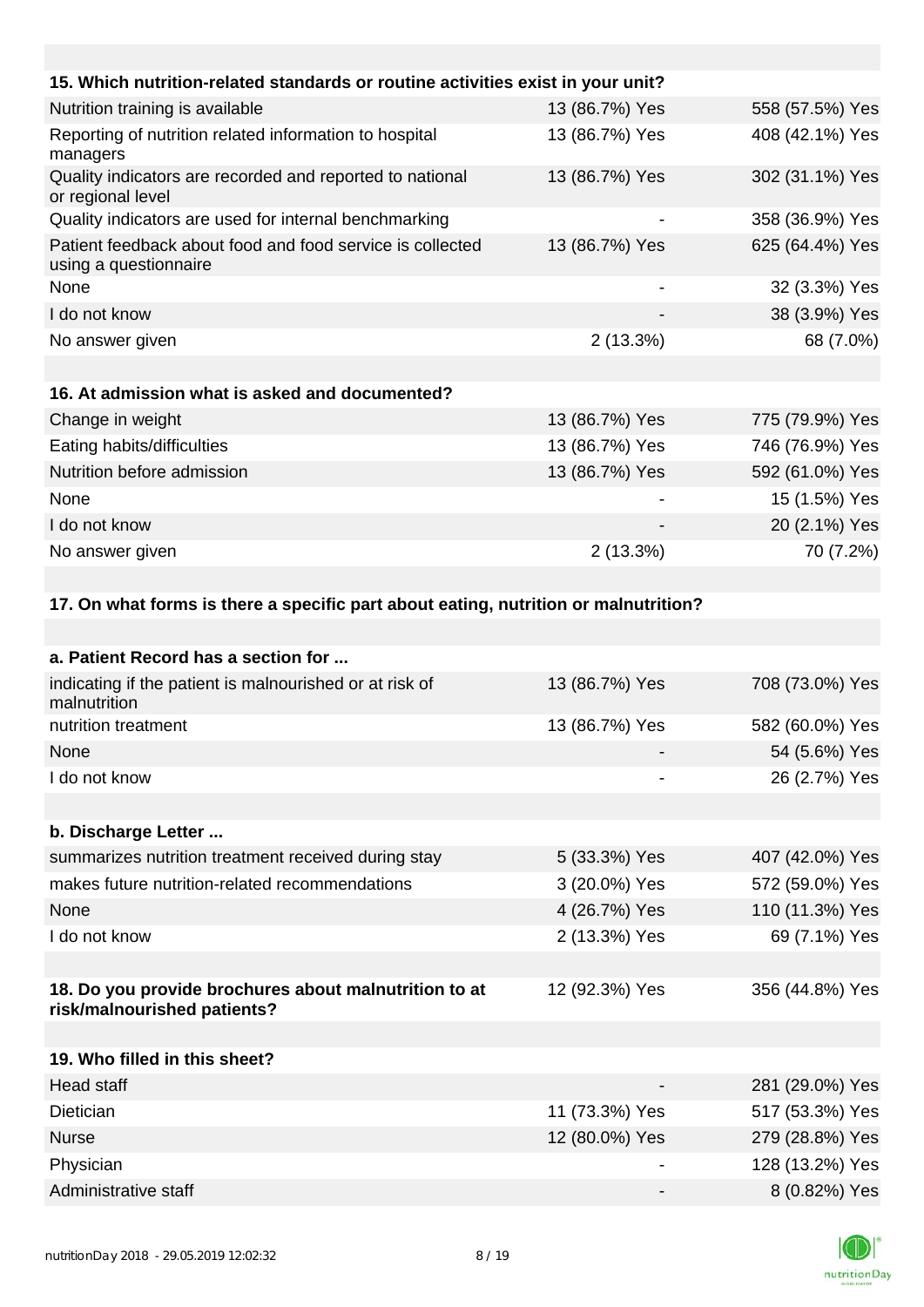| Other         | $\overline{\phantom{0}}$ | 39 (4.0%) Yes |
|---------------|--------------------------|---------------|
| None          |                          |               |
| I do not know | $\,$                     | 7 (0.72%) Yes |

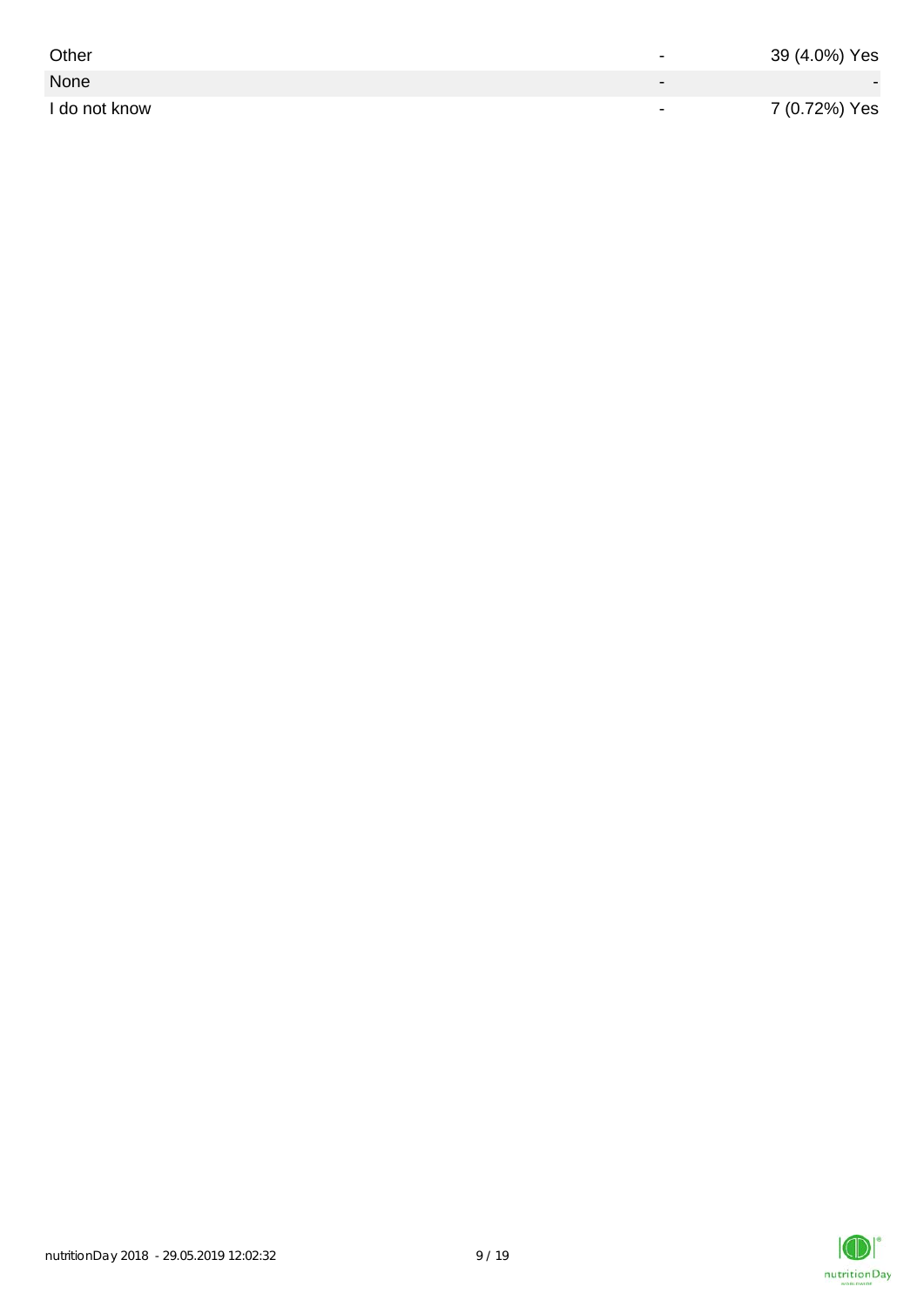|                                                                                         | <b>YOUR RESULTS</b> | <b>REFERENCE RESULTS</b> |
|-----------------------------------------------------------------------------------------|---------------------|--------------------------|
|                                                                                         |                     |                          |
| Total                                                                                   | 138                 | 17827                    |
| Age                                                                                     | 72 [59-78]          | 67 [53-78]               |
| Female                                                                                  | 73 (52.9%)          | 8951 (50.2%)             |
| Weight                                                                                  | 78.0±19.9           | $70.1 \pm 19.2$          |
| Height                                                                                  | $170 + 10$          | $165 + 10$               |
| <b>BMI</b>                                                                              | $26.8 + 6.0$        | $25.5 \pm 6.0$           |
|                                                                                         |                     |                          |
| 1. This hospital admission was                                                          |                     |                          |
| planned                                                                                 | 51 (37.0%)          | 6798 (38.1%)             |
| an emergency                                                                            | 81 (58.7%)          | 9562 (53.6%)             |
| I do not know                                                                           | 6(4.3%)             | 1467 (8.2%)              |
| No answer given                                                                         |                     |                          |
|                                                                                         |                     |                          |
| 2a. Diagnosis at admission                                                              |                     |                          |
| 0100 Infectious and parasitic diseases                                                  | 17 (12.3%)          | 1555 (8.7%)              |
| 0200 Neoplasms                                                                          | 13 (9.4%)           | 3133 (17.6%)             |
| 0300 Blood and bloodforming organs and the immune<br>mechanism                          | 1(0.72%)            | 1159 (6.5%)              |
| 0400 Endocrine, nutritional and metabolic diseases                                      | 5(3.6%)             | 2190 (12.3%)             |
| 0500 Mental health                                                                      |                     | 851 (4.8%)               |
| 0600 Nervous system                                                                     | 10 (7.2%)           | 1636 (9.2%)              |
| 0700 Eye and adnexa                                                                     | 1(0.72%)            | 236 (1.3%)               |
| 0800 Ear and mastoid process                                                            |                     | 127 (0.71%)              |
| 0900 Circulatory system                                                                 | 25 (18.1%)          | 3801 (21.3%)             |
| 1000 Respiratory system                                                                 | 24 (17.4%)          | 2810 (15.8%)             |
| 1100 Digestive system                                                                   | 12 (8.7%)           | 4343 (24.4%)             |
| 1200 Skin and subcutaneous tissue                                                       | 3(2.2%)             | 786 (4.4%)               |
| 1300 Musculoskeletal system and connective tissue                                       | 23 (16.7%)          | 2703 (15.2%)             |
| 1400 Genitourinary system                                                               | 6(4.3%)             | 1776 (10.0%)             |
| 1500 Pregnancy, childbirth and the puerperium                                           |                     | 198 (1.1%)               |
| 1600 Conditions originating in the perinatal period                                     |                     | 25 (0.14%)               |
| 1700 Congenital/chromosomal abnormalities                                               |                     | 31 (0.17%)               |
| 1800 Symptoms, signs, abnormal clinical/lab findings                                    | 6(4.3%)             | 816 (4.6%)               |
| 1900 Injury, poisoning                                                                  | 1(0.72%)            | 512 (2.9%)               |
| 2000 External causes of morbidity and mortality (e.g.<br>transport accidents, assaults) | $4(2.9\%)$          | 379 (2.1%)               |
| 2100 Factors influencing health status and contact with<br>health services              | 6(4.3%)             | 619 (3.5%)               |
| No answer given                                                                         |                     |                          |
|                                                                                         |                     |                          |
| 3. Which conditions/comorbidities does this patient have?                               |                     |                          |
| Cardiac insufficiency                                                                   | 32 (23.2%)          | 3518 (22.5%)             |

nutritionDay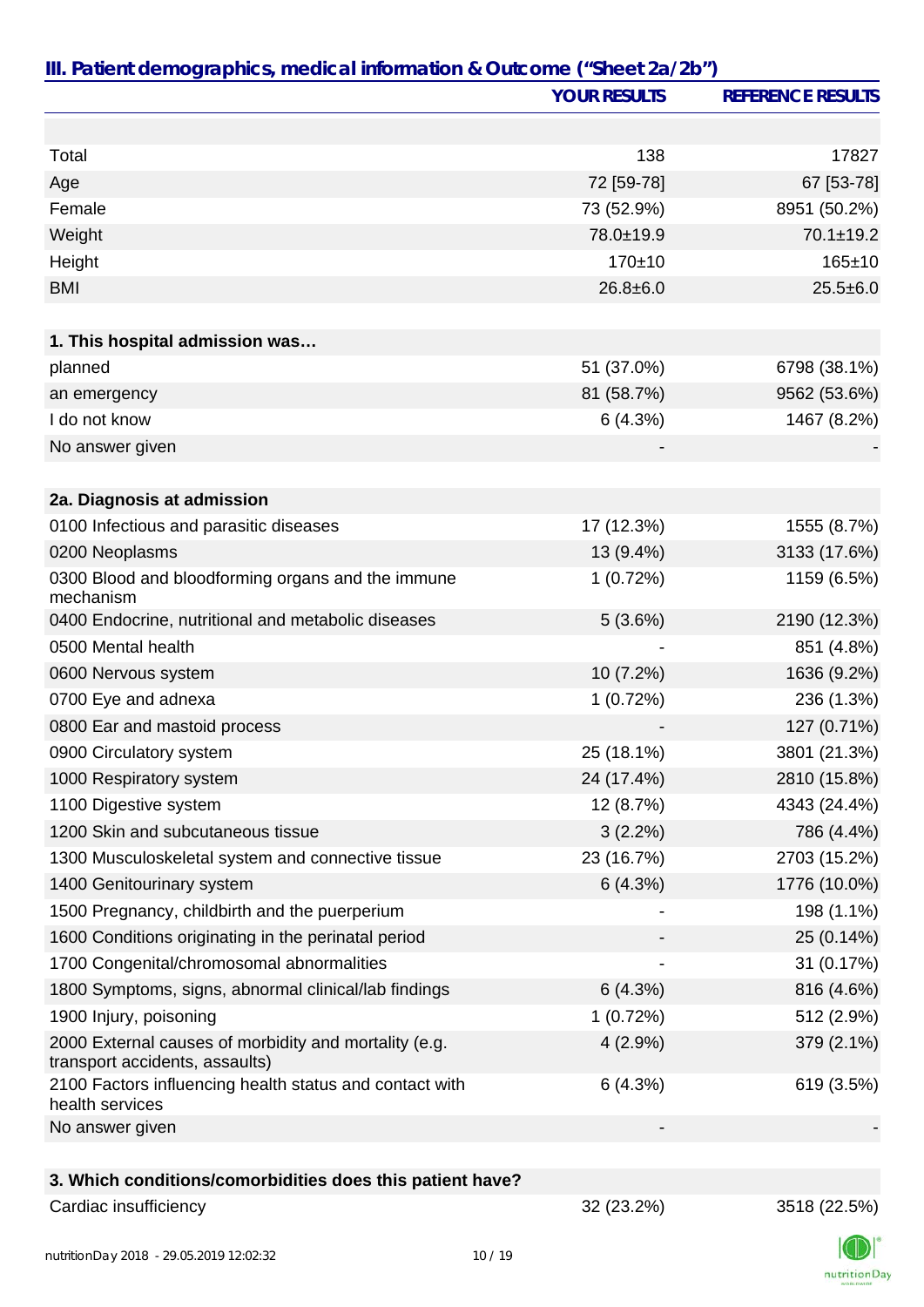| Myocardial infarction                                         | 11 (8.0%)   | 823 (5.4%)    |
|---------------------------------------------------------------|-------------|---------------|
| Chronic lung disease                                          | 26 (18.8%)  | 2299 (14.8%)  |
| Cerebral vascular disease                                     | $7(5.1\%)$  | 1523 (9.9%)   |
| Peripheral vascular disease                                   | 13 (9.4%)   | 1931 (12.6%)  |
| Chronic liver disease                                         | 5(3.6%)     | 992 (6.5%)    |
| Chronic kidney disease                                        | 23 (16.7%)  | 1734 (11.3%)  |
| <b>Diabetes</b>                                               | 27 (19.6%)  | 3888 (24.9%)  |
| Cancer                                                        | 25 (18.1%)  | 3763 (24.2%)  |
| Infection                                                     | 18 (13.0%)  | 2245 (14.5%)  |
| Dementia                                                      | $4(2.9\%)$  | 798 (5.2%)    |
| Major depressive disorder                                     | $4(2.9\%)$  | 853 (5.6%)    |
| Other chronic mental disorder                                 | $4(2.9\%)$  | 815 (5.4%)    |
| Other chronic disease                                         | 21 (15.2%)  | 4031 (25.9%)  |
| None                                                          | 39 (28.3%)  | 3008 (16.9%)  |
|                                                               |             |               |
| 4a. Previous operation during this hospital stay              |             |               |
| Yes, planned                                                  | 48 (34.8%)  | 3584 (20.1%)  |
| Yes, acute                                                    | 10 (7.2%)   | 1077 (6.0%)   |
| <b>No</b>                                                     | 80 (58.0%)  | 12545 (70.4%) |
| I do not know                                                 |             | 230 (1.3%)    |
| Missing                                                       |             | 391 (2.2%)    |
|                                                               |             |               |
| Days since operation                                          | $2[1-3]$    | $3[1-11]$     |
|                                                               |             |               |
| 4b. Planned operation during this hospital stay               |             |               |
| Yes, today or tomorrow                                        | $2(1.4\%)$  | 1266 (7.1%)   |
| Yes, later                                                    | $2(1.4\%)$  | 953 (5.3%)    |
| No                                                            | 127 (92.0%) | 13798 (77.4%) |
| I do not know                                                 |             | 833 (4.7%)    |
| Missing                                                       | $7(5.1\%)$  | 977 (5.5%)    |
|                                                               |             |               |
| 5. Previous ICU admission during this hospital stay?<br>(Yes) | $4(2.9\%)$  | 1781 (10.0%)  |
|                                                               |             |               |
| 6. Is this patient terminally ill?                            | 1(0.72%)    | 1122 (6.3%)   |
|                                                               |             |               |
| 7. Fluid status                                               |             |               |
| Normal                                                        | 103 (74.6%) | 13668 (76.7%) |
| Overloaded                                                    | 14 (10.1%)  | 1008 (5.7%)   |
| Dehydrated                                                    | 5(3.6%)     | 878 (4.9%)    |
| I do not know                                                 | 16 (11.6%)  | 2273 (12.8%)  |
| Missing                                                       |             |               |
|                                                               |             |               |
| 8. Number of different medications planned                    |             |               |
| Oral                                                          | $6[3-9]$    | $5[2-8]$      |
|                                                               |             | $\sqrt{2}$    |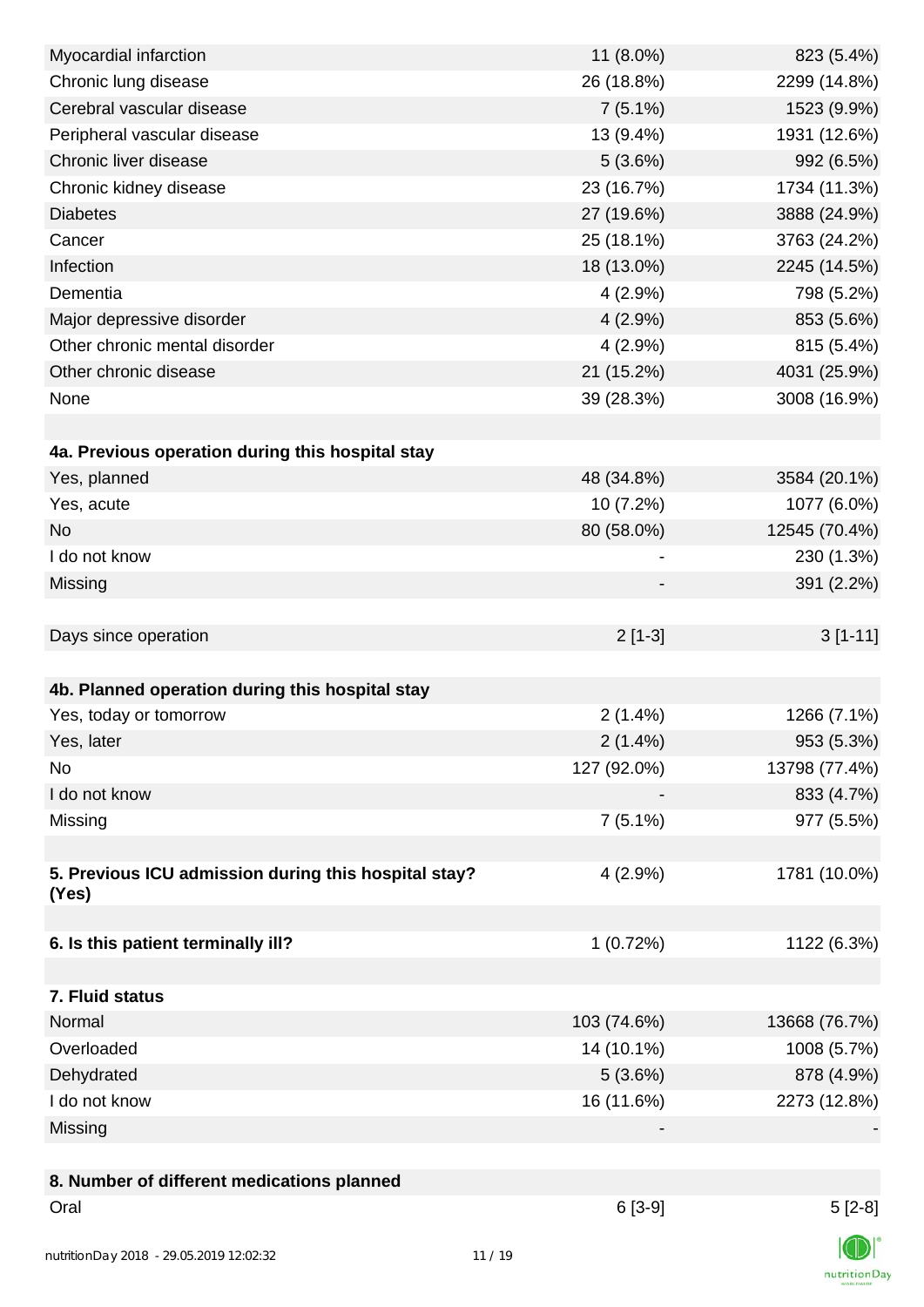| Other                                                                                      | $2[1-2]$    | $2[1-4]$      |
|--------------------------------------------------------------------------------------------|-------------|---------------|
|                                                                                            |             |               |
| 9. Was this patient identified as malnourished or at risk of malnutrition?<br>Malnourished |             |               |
|                                                                                            | 26 (18.8%)  | 2050 (11.5%)  |
| At risk                                                                                    | 14 (10.1%)  | 3162 (17.7%)  |
| No                                                                                         | 91 (65.9%)  | 11117 (62.4%) |
| I do not know                                                                              | $7(5.1\%)$  | 1498 (8.4%)   |
| Missing                                                                                    | -           |               |
|                                                                                            |             |               |
| 10. IV Fluids                                                                              |             |               |
| Electrolyte solution (NaCl, Ringers lactate, etc)                                          | 34 (24.6%)  | 6470 (36.3%)  |
| 5% Glucose solution                                                                        | 2(1.4%)     | 1853 (10.4%)  |
|                                                                                            |             |               |
| 11. Number of ONS drinks planned                                                           | $0[0-0]$    | $0[0-0]$      |
|                                                                                            |             |               |
| <b>12. Nutrition intake</b>                                                                |             |               |
| Regular hospital food                                                                      | 88 (63.8%)  | 10454 (58.6%) |
| Fortified/enriched hospital food                                                           | 39 (28.3%)  | 1962 (11.0%)  |
| Protein/energy supplement (e.g. ONS drinks)                                                | 28 (20.3%)  | 2469 (13.8%)  |
| <b>Enteral nutrition</b>                                                                   | 2(1.4%)     | 882 (4.9%)    |
| Parenteral nutrition                                                                       |             | 929 (5.2%)    |
| Special diet                                                                               | 26 (18.8%)  | 5732 (32.2%)  |
| None                                                                                       | $7(5.1\%)$  | 895 (5.0%)    |
|                                                                                            |             |               |
| 13a. All lines and Tubes                                                                   |             |               |
| <b>Central Venous</b>                                                                      | $4(2.9\%)$  | 1535 (8.6%)   |
| Peripheral venous access                                                                   | 61 (44.2%)  | 8238 (46.2%)  |
| Nasogastric                                                                                | 3(2.2%)     | 462 (2.6%)    |
| Nasojejunal                                                                                |             | 79 (0.44%)    |
| Nasoduadenal                                                                               |             | 67 (0.38%)    |
| Enterostoma                                                                                |             | 82 (0.46%)    |
| Percutaneous endoscopy/surgical gastrostomy                                                |             | 137 (0.77%)   |
| Percutaneous endoscopy/surgical jejunostomy                                                |             | 63 (0.35%)    |
| None                                                                                       | 72 (52.2%)  | 8032 (45.1%)  |
|                                                                                            |             |               |
| 13b. Were there complications with nutrition related lines<br>and tubes since admission?   |             |               |
| Yes, previously                                                                            | $2(1.4\%)$  | 247 (1.4%)    |
| Yes, ongoing                                                                               | 1(0.72%)    | 173 (0.97%)   |
| No                                                                                         | 127 (92.0%) | 14548 (81.6%) |
| I do not know                                                                              | 5(3.6%)     | 1646 (9.2%)   |
| Missing                                                                                    | $3(2.2\%)$  | 1213 (6.8%)   |
|                                                                                            |             |               |

### **14. Please indicate if any of the following was done for this patient since admission**

| Energy requirements were determined |
|-------------------------------------|
|-------------------------------------|

Energy requirements were determined 37 (26.8%) 6273 (35.2%)

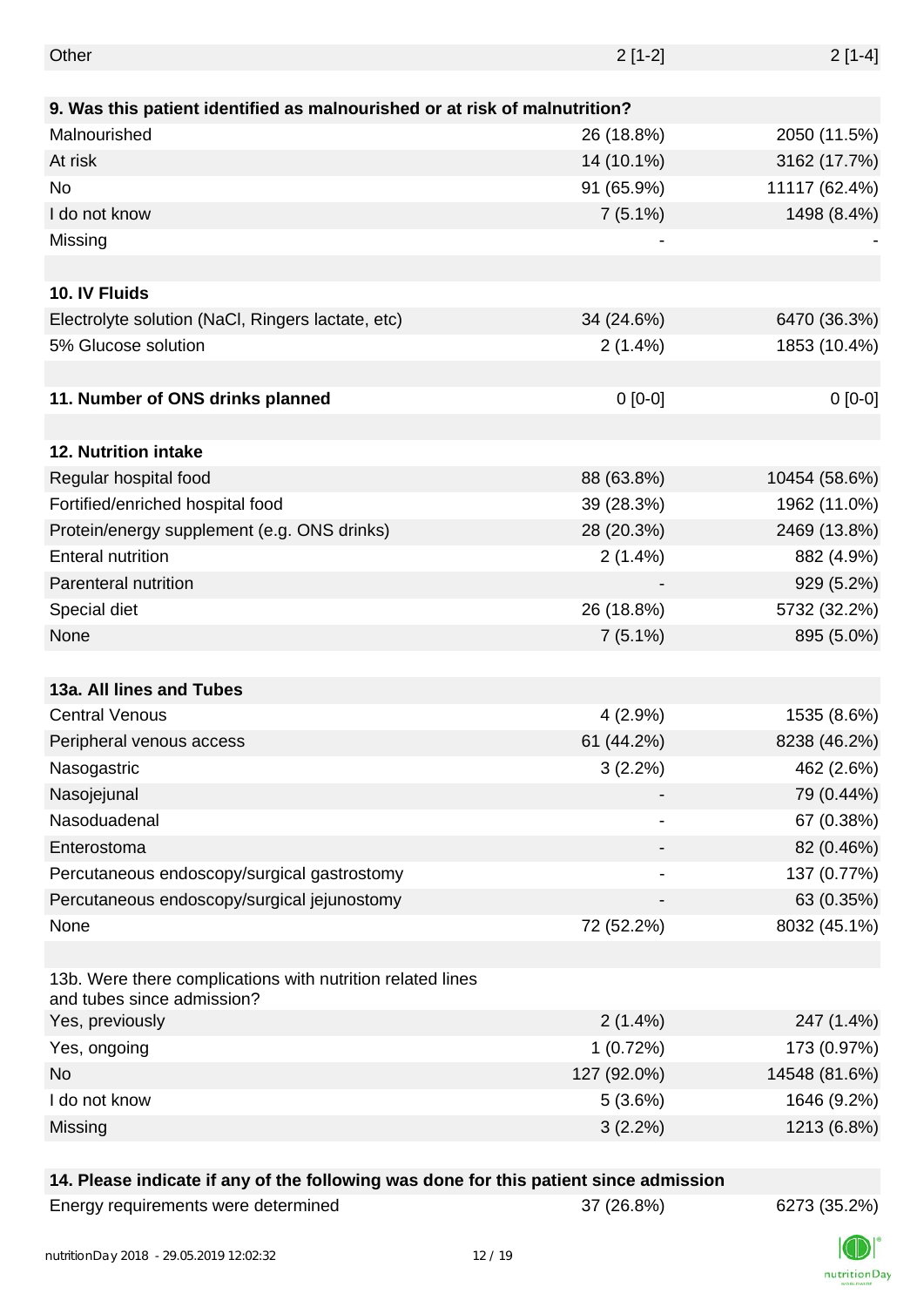| Protein requirements were determined                     | 36 (26.1%)  | 5516 (30.9%)  |
|----------------------------------------------------------|-------------|---------------|
| Food/Nutrition intake was recorded in the patient record | 50 (36.2%)  | 7653 (42.9%)  |
| Nutrition treatment plan was developed                   | 39 (28.3%)  | 6036 (33.9%)  |
| Nutrition expert was consulted                           | 40 (29.0%)  | 6237 (35.0%)  |
| Malnutrition status is recorded in the patient record    | 71 (51.4%)  | 5297 (29.7%)  |
| None                                                     |             |               |
|                                                          |             |               |
| 15a. Energy goal                                         |             |               |
| $< 500$ kcal                                             |             | 749 (4.2%)    |
| 500-999 kcal                                             | 1(0.72%)    | 194 (1.1%)    |
| 1000-1499 kcal                                           |             | 1695 (9.5%)   |
| 1500-1999 kcal                                           | 28 (20.3%)  | 5578 (31.3%)  |
| >=2000 kcal                                              | 8(5.8%)     | 1992 (11.2%)  |
| Not determined                                           | 94 (68.1%)  | 6066 (34.0%)  |
| I do not know                                            | $7(5.1\%)$  | 1515 (8.5%)   |
| Missing                                                  |             | 38 (0.21%)    |
|                                                          |             |               |
| 15b. Energy intake                                       |             |               |
| < 500 kcal                                               | 3(2.2%)     | 1264 (7.1%)   |
| 500-999 kcal                                             |             | 900 (5.0%)    |
| 1000-1499 kcal                                           | $7(5.1\%)$  | 2387 (13.4%)  |
| 1500-1999 kcal                                           | 14 (10.1%)  | 3954 (22.2%)  |
| >=2000 kcal                                              | $7(5.1\%)$  | 1047 (5.9%)   |
| Not determined                                           | 25 (18.1%)  | 6021 (33.8%)  |
| I do not know                                            | 82 (59.4%)  | 2199 (12.3%)  |
| Missing                                                  |             | 55 (0.31%)    |
|                                                          |             |               |
| 16. Since admission, this patient's health status has    |             |               |
| Improved                                                 | 52 (37.7%)  | 8831 (49.5%)  |
| Deteriorated                                             | 15 (10.9%)  | 1039 (5.8%)   |
| Remained the same                                        | 55 (39.9%)  | 4935 (27.7%)  |
| This patient has just been admitted                      | $8(5.8\%)$  | 1248 (7.0%)   |
| I do not know                                            | $8(5.8\%)$  | 1774 (10.0%)  |
| Missing                                                  |             |               |
|                                                          |             |               |
| Length of hospital stay (days)                           | $7[4-13]$   | 12 [6-24]     |
|                                                          |             |               |
| <b>Outcome Code</b>                                      |             |               |
| 1= Still in the hospital                                 | 5(3.6%)     | 1702 (9.5%)   |
| 2= Transferred to another hospital                       |             | 419 (2.4%)    |
| 3= Transferred to long term care                         | $10(7.2\%)$ | 780 (4.4%)    |
| 4= Rehabilitation                                        | 15 (10.9%)  | 785 (4.4%)    |
| 5= Discharged home                                       | 103 (74.6%) | 13163 (73.8%) |
| 6= Death                                                 | 4(2.9%)     | 535 (3.0%)    |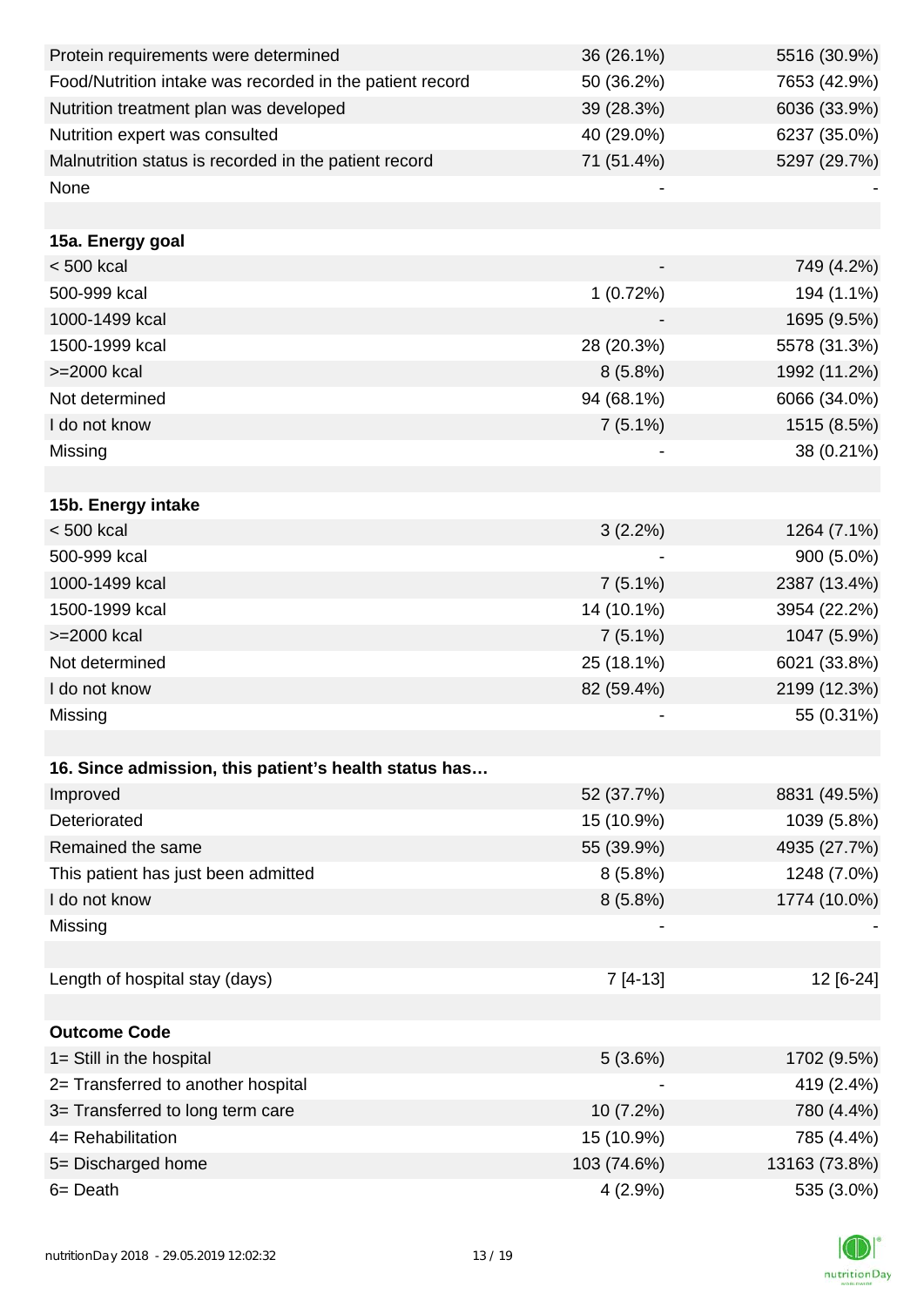| $7 = Others$                         | 1(0.72%)    | 310 (1.7%)    |
|--------------------------------------|-------------|---------------|
| Missing                              |             | 133 (0.75%)   |
|                                      |             |               |
| Readmitted since ND                  |             |               |
| $1 = No$                             | 116 (87.9%) | 11846 (75.5%) |
| 2= Yes, same hospital planned        | 2(1.5%)     | 1043 (6.7%)   |
| 3= Yes, same hospital unplanned      | 14 (10.6%)  | 889 (5.7%)    |
| 4= Yes, different hospital planned   |             | 68 (0.43%)    |
| 5= Yes, different hospital unplanned |             | 68 (0.43%)    |
| 6= Unknown                           | ٠           | 646 (4.1%)    |
| Missing                              |             | 1059 (6.8%)   |

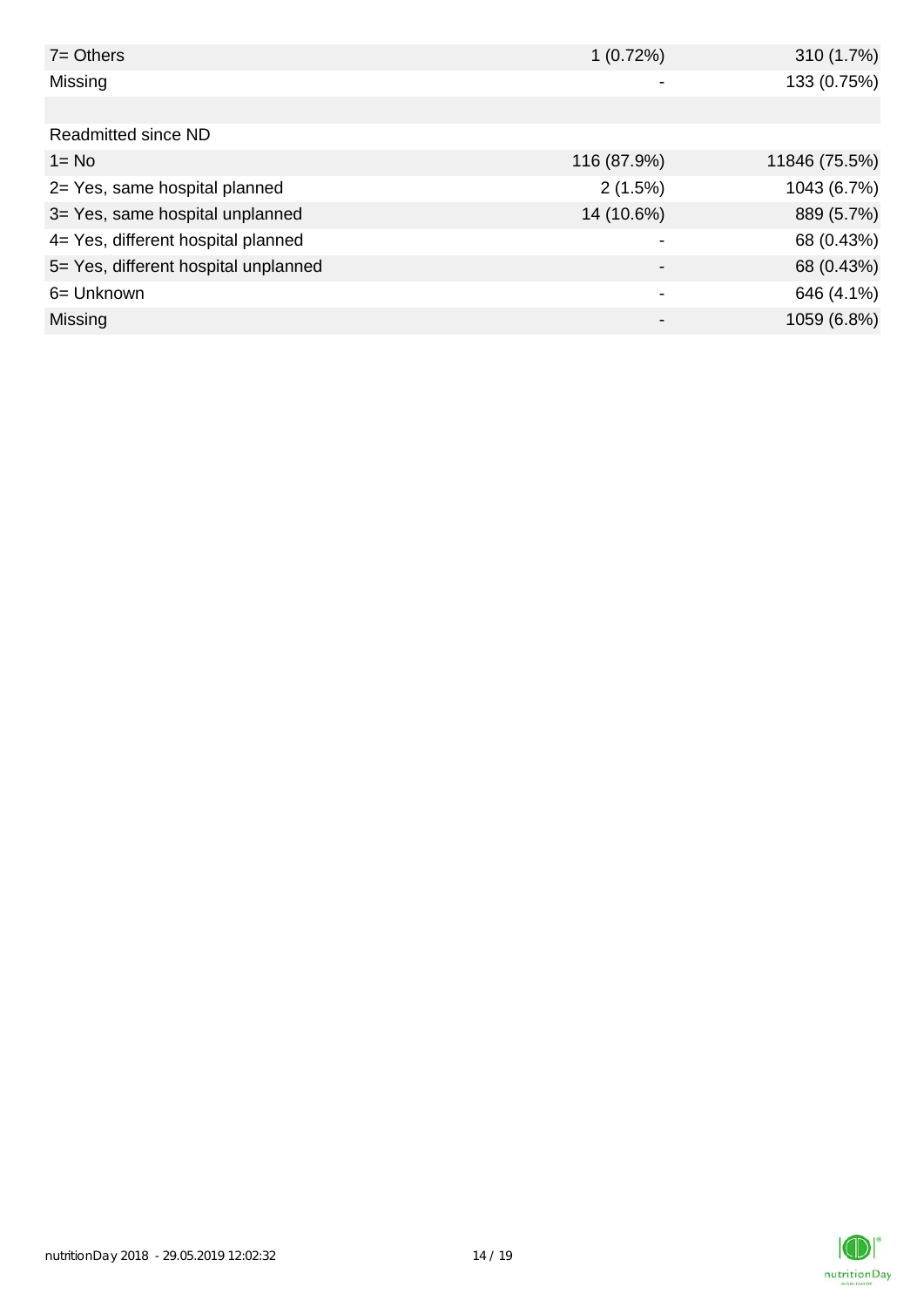|                                                                                      | <b>YOUR RESULTS</b> | <b>REFERENCE RESULTS</b> |
|--------------------------------------------------------------------------------------|---------------------|--------------------------|
|                                                                                      |                     |                          |
| 1. What are your typical dietary habits?                                             |                     |                          |
| No special dietary habits                                                            | 112 (81.2%)         | 12235 (71.0%)            |
| I am vegetarian                                                                      | 1(0.72%)            | 370 (2.1%)               |
| I adhee to a vegan diet                                                              |                     | 132 (0.77%)              |
| I eat gluten-free diet                                                               | 1(0.72%)            | 156 (0.91%)              |
| I avoid added sugars                                                                 | 18 (13.0%)          | 2604 (15.1%)             |
| I avoid carbohydrates                                                                | 3(2.2%)             | 1038 (6.0%)              |
| I eat a low fat-diet                                                                 | $7(5.1\%)$          | 1930 (11.2%)             |
| I am lactose intolerant                                                              | $2(1.4\%)$          | 572 (3.3%)               |
| Other special diet due to intolerances/allergies                                     | 1(0.72%)            | 323 (1.9%)               |
| Other                                                                                | 9(6.5%)             | 1219 (7.1%)              |
| No answer given                                                                      |                     | 337 (2.0%)               |
| 2. Where did you live before your current hospital admission?                        |                     |                          |
| At home                                                                              | 125 (90.6%)         | 15276 (88.7%)            |
| In a nursing home or other live-in facility                                          | $7(5.1\%)$          | 609 (3.5%)               |
| I was transferred from another hospital                                              | $2(1.4\%)$          | 883 (5.1%)               |
| Other                                                                                | $4(2.9\%)$          | 268 (1.6%)               |
| Missing                                                                              |                     | 185 (1.1%)               |
| 3. In general, are you able to walk?                                                 |                     |                          |
| Yes                                                                                  | 67 (48.6%)          | 11104 (64.5%)            |
| Yes, with someone's help                                                             | 14 (10.1%)          | 1762 (10.2%)             |
| Yes, independently using a cane, walker, or crutches                                 | 44 (31.9%)          | 2412 (14.0%)             |
| No, I have a wheelchair                                                              | $7(5.1\%)$          | 712 (4.1%)               |
| No, I am bedridden                                                                   | 6(4.3%)             | 988 (5.7%)               |
| Missing                                                                              |                     | 243 (1.4%)               |
|                                                                                      |                     |                          |
| 4. In general, how would you say your health is?                                     |                     |                          |
| Very good                                                                            | 12 (8.7%)           | 1252 (7.3%)              |
| Good                                                                                 | 64 (46.4%)          | 6191 (36.0%)             |
| Fair                                                                                 | 46 (33.3%)          | 6489 (37.7%)             |
| Poor                                                                                 | 13 (9.4%)           | 2490 (14.5%)             |
| Very poor                                                                            | $3(2.2\%)$          | 558 (3.2%)               |
| Missing                                                                              |                     | 241 (1.4%)               |
| 5. Over the last 12 months prior to your current hospital admission approximately    |                     |                          |
| how many times have you seen a doctor?                                               | $4[2-7]$            | $5[2-10]$                |
| how many times have you been admitted to the<br>hospital (Emergency room, any ward)? | $1[0-2]$            | $1[0-2]$                 |

|  |  | how many nights in total have you spent in hospital? | $2$ [0-8] | $5[0-15]$ |
|--|--|------------------------------------------------------|-----------|-----------|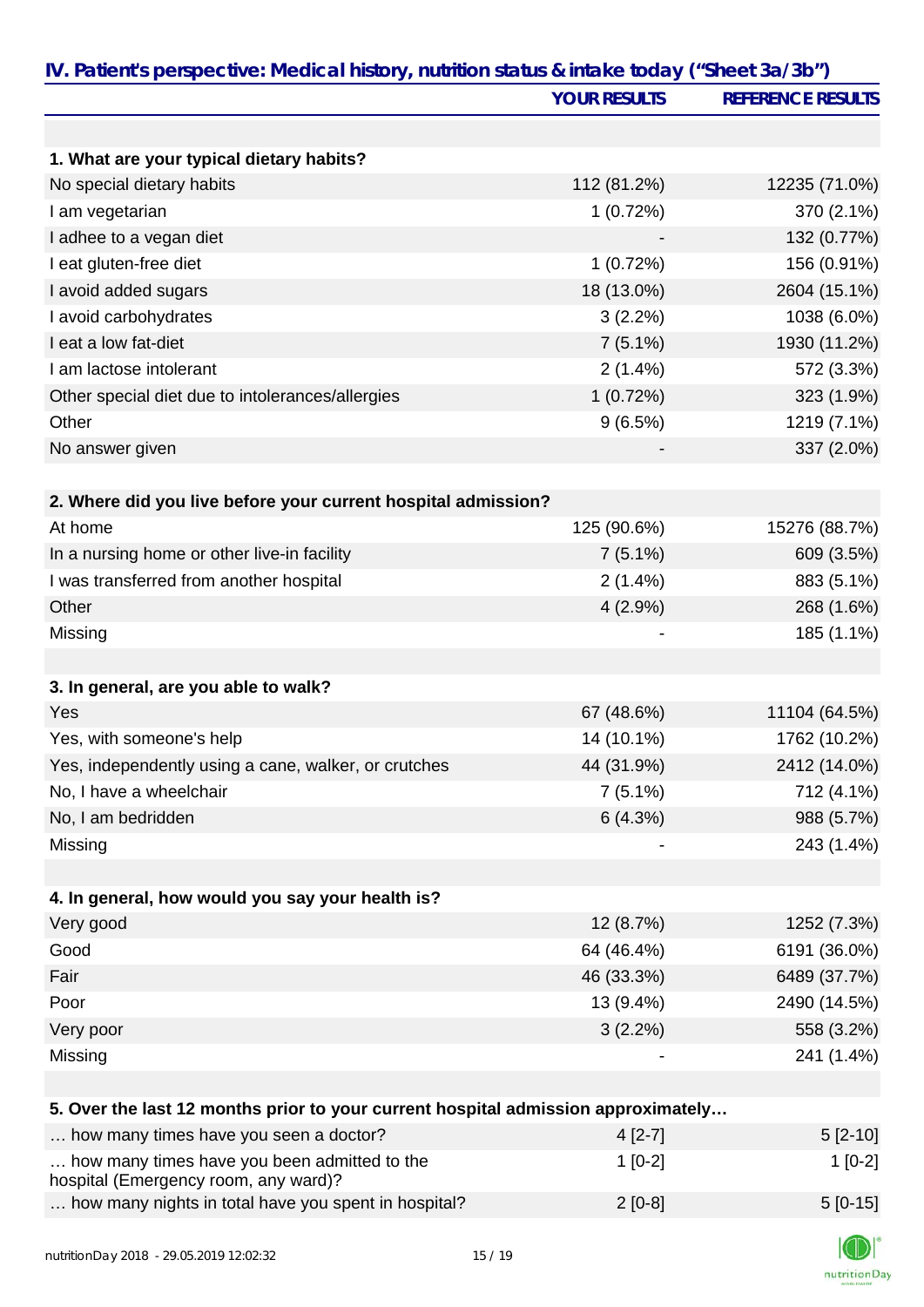| 6. How many different medications do you take routinely each day (prior to hospitalisation)? |             |              |
|----------------------------------------------------------------------------------------------|-------------|--------------|
| $1 - 2$                                                                                      | 22 (15.9%)  | 3323 (19.3%) |
| $3 - 5$                                                                                      | 43 (31.2%)  | 4698 (27.3%) |
| More than 5                                                                                  | 45 (32.6%)  | 5507 (32.0%) |
| None                                                                                         | 25 (18.1%)  | 2633 (15.3%) |
| I do not know                                                                                | $3(2.2\%)$  | 778 (4.5%)   |
| Missing                                                                                      |             | 282 (1.6%)   |
|                                                                                              |             |              |
| 7. Do you have health insurance?                                                             |             |              |
| Yes, private insurance only                                                                  | 134 (97.1%) | 2738 (15.9%) |
| Yes, public insurance only                                                                   | 1(0.72%)    | 8466 (49.2%) |
| Yes, both                                                                                    |             | 2117 (12.3%) |
| None                                                                                         |             | 2268 (13.2%) |
| I prefer not to answer                                                                       | $2(1.4\%)$  | 1018 (5.9%)  |
| Missing                                                                                      | 1(0.72%)    | 614 (3.6%)   |
|                                                                                              |             |              |
| 8. What was your weight 5 years ago?                                                         | 79 [68-90]  | 72 [60-85]   |
| I do not know                                                                                | 30 (21.7%)  | 4280 (24.9%) |
|                                                                                              |             |              |
| 9a. Have you lost weight within the last 3 months?                                           |             |              |
| Yes, intentionally                                                                           | 17 (12.3%)  | 1639 (9.5%)  |
| Yes, unintentionally                                                                         | 49 (35.5%)  | 6488 (37.7%) |
| No, my weight stayed the same                                                                | 42 (30.4%)  | 5108 (29.7%) |
| No, I gained weight                                                                          | 24 (17.4%)  | 1894 (11.0%) |
| I do not know                                                                                | 6(4.3%)     | 1680 (9.8%)  |
| Missing                                                                                      |             | 412 (2.4%)   |
|                                                                                              |             |              |
| 9b. If yes, how many kg did you lose?                                                        | $7[4-10]$   | $6[4-10]$    |
| I do not know                                                                                | $6(9.1\%)$  | 1267 (15.6%) |
|                                                                                              |             |              |
| 10. Did you know about your hospitalisation two days<br>before admission? (Yes)              | 54 (39.1%)  | 6721 (41.1%) |
|                                                                                              |             |              |
| 11. Please indicate if you                                                                   |             |              |
| were weighed at admission                                                                    | 56 (40.6%)  | 9728 (57.2%) |
| were informed about your nutrition status                                                    | 36 (26.1%)  | 5774 (34.3%) |
| were informed about nutrition care options                                                   | 53 (38.4%)  | 5459 (32.5%) |
| received special nutrition care                                                              | 38 (27.5%)  | 5054 (30.1%) |
|                                                                                              |             |              |
| 12. How well have you eaten in the week before you were admitted to the hospital?            |             |              |
| More than normal                                                                             | 3(2.2%)     | 762 (4.5%)   |

| More than normal     | $3(2.2\%)$ | 762 (4.5%)    |
|----------------------|------------|---------------|
| Normal               | 87 (63.0%) | 10449 (61.1%) |
| About 3/4 of normal  | 9(6.5%)    | 1762 (10.3%)  |
| About half of normal | 23 (16.7%) | 2122 (12.4%)  |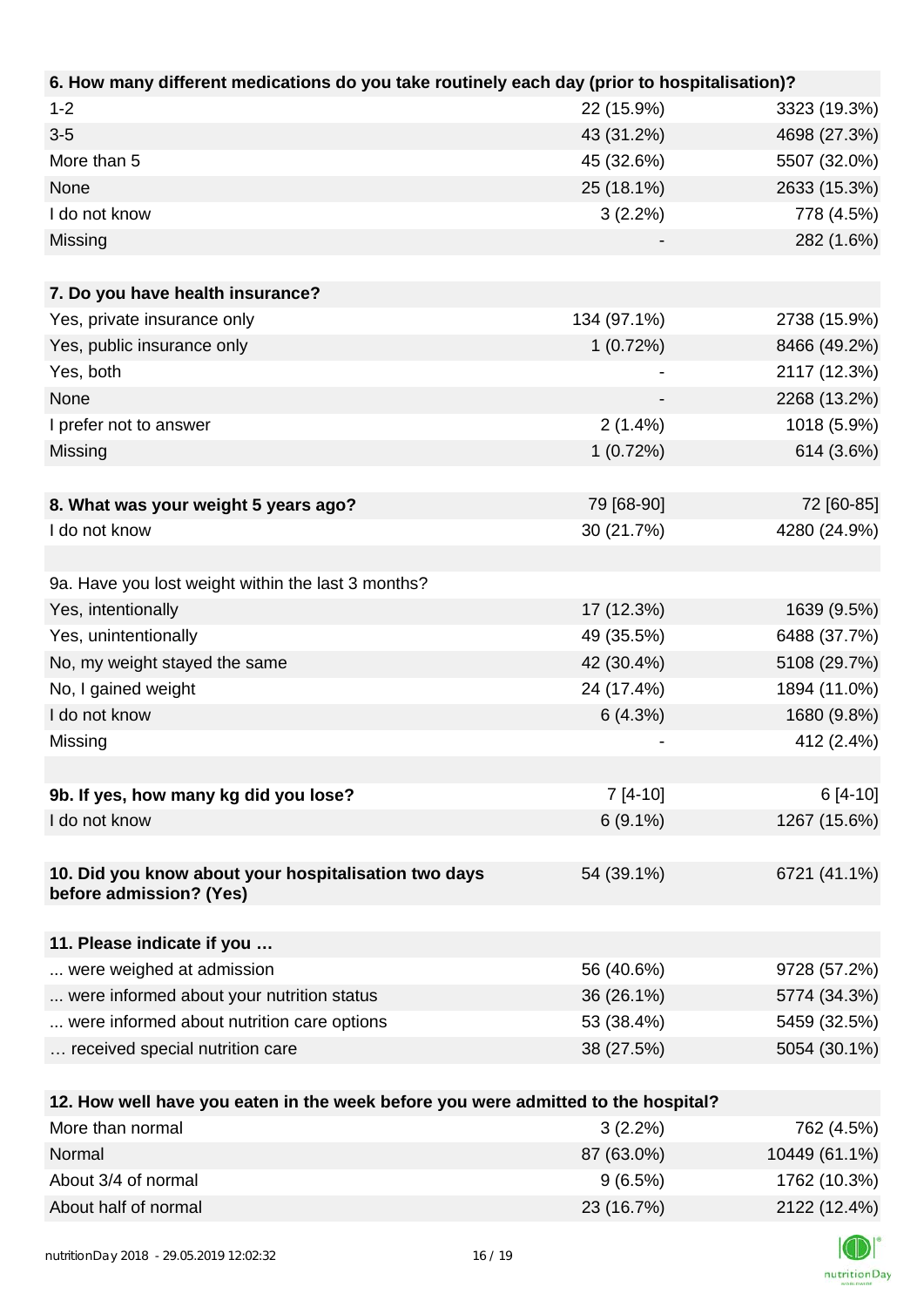| About a quarter to nearly nothing                                              | 14 (10.1%)  | 1571 (9.2%)                |
|--------------------------------------------------------------------------------|-------------|----------------------------|
| I do not know                                                                  | 1(0.72%)    | 153 (0.89%)                |
| Missing                                                                        | 1(0.72%)    | 286 (1.7%)                 |
|                                                                                |             |                            |
| 13. In general, how satisfied are you with the food at the hospital?           |             |                            |
| Very satisfied                                                                 | 30 (21.7%)  | 4212 (24.6%)               |
| Somewhat satisfied                                                             | 71 (51.4%)  | 5626 (32.9%)               |
| <b>Neutral</b>                                                                 | 22 (15.9%)  | 3361 (19.6%)               |
| <b>Dissatisfied</b>                                                            | 9(6.5%)     | 1441 (8.4%)                |
| Very dissatisfied                                                              | $2(1.4\%)$  | 491 (2.9%)                 |
| I do not know                                                                  | $4(2.9\%)$  | 1415 (8.3%)                |
| Missing                                                                        |             | 559 (3.3%)                 |
|                                                                                |             |                            |
| 14. Did you get any help with eating TODAY?                                    |             |                            |
| Yes, from family or friends                                                    | 3(2.2%)     | 1651 (9.7%)                |
| Yes, from hospital staff                                                       | $7(5.1\%)$  | 1185 (6.9%)                |
| <b>No</b>                                                                      | 125 (90.6%) | 13278 (77.6%)              |
| I do not know                                                                  | 2(1.4%)     | 218 (1.3%)                 |
| Missing                                                                        | 1(0.72%)    | 773 (4.5%)                 |
|                                                                                |             |                            |
| 15. Were you able to eat without interruption TODAY?<br>(Yes)                  | 112 (81.2%) | 11891 (74.2%)              |
|                                                                                |             |                            |
|                                                                                |             |                            |
| 16a. Please indicate how much hospital food you ate for lunch or dinner TODAY: |             |                            |
| About all                                                                      | 103 (74.6%) | 7871 (46.0%)               |
| 1/2                                                                            | 23 (16.7%)  | 4261 (24.9%)               |
| 1/4                                                                            | 6(4.3%)     | 2226 (13.0%)               |
| Nothing                                                                        | 6(4.3%)     | 1992 (11.6%)               |
| Missing                                                                        |             | 755 (4.4%)                 |
|                                                                                |             |                            |
| 16b. The portion size of the meal I ordered TODAY was                          |             |                            |
| Standard                                                                       | 87 (63.0%)  | 11000 (64.3%)              |
| Smaller                                                                        | 28 (20.3%)  | 1600 (9.4%)                |
| Larger                                                                         | 15 (10.9%)  | 763 (4.5%)                 |
| I do not know                                                                  | $7(5.1\%)$  | 1701 (9.9%)                |
| Missing                                                                        | 1(0.72%)    | 2041 (11.9%)               |
|                                                                                |             |                            |
| 17. If you did not eat everything of your meal, please tell us why:            |             |                            |
| I did not like the type of food offered                                        | 2(5.7%)     | 1293 (15.2%)               |
| I did not like the smell/taste of the food                                     | 4 (11.4%)   | 996 (11.7%)                |
| The food did not fit my cultural/religious preferences                         |             | $90(1.1\%)$                |
| The food was too hot                                                           |             | 38 (0.45%)                 |
| The food was too cold                                                          |             | 207 (2.4%)                 |
| Due to food allergy/intolerance<br>I was not hungry at that time               | $6(17.1\%)$ | 53 (0.63%)<br>1520 (17.9%) |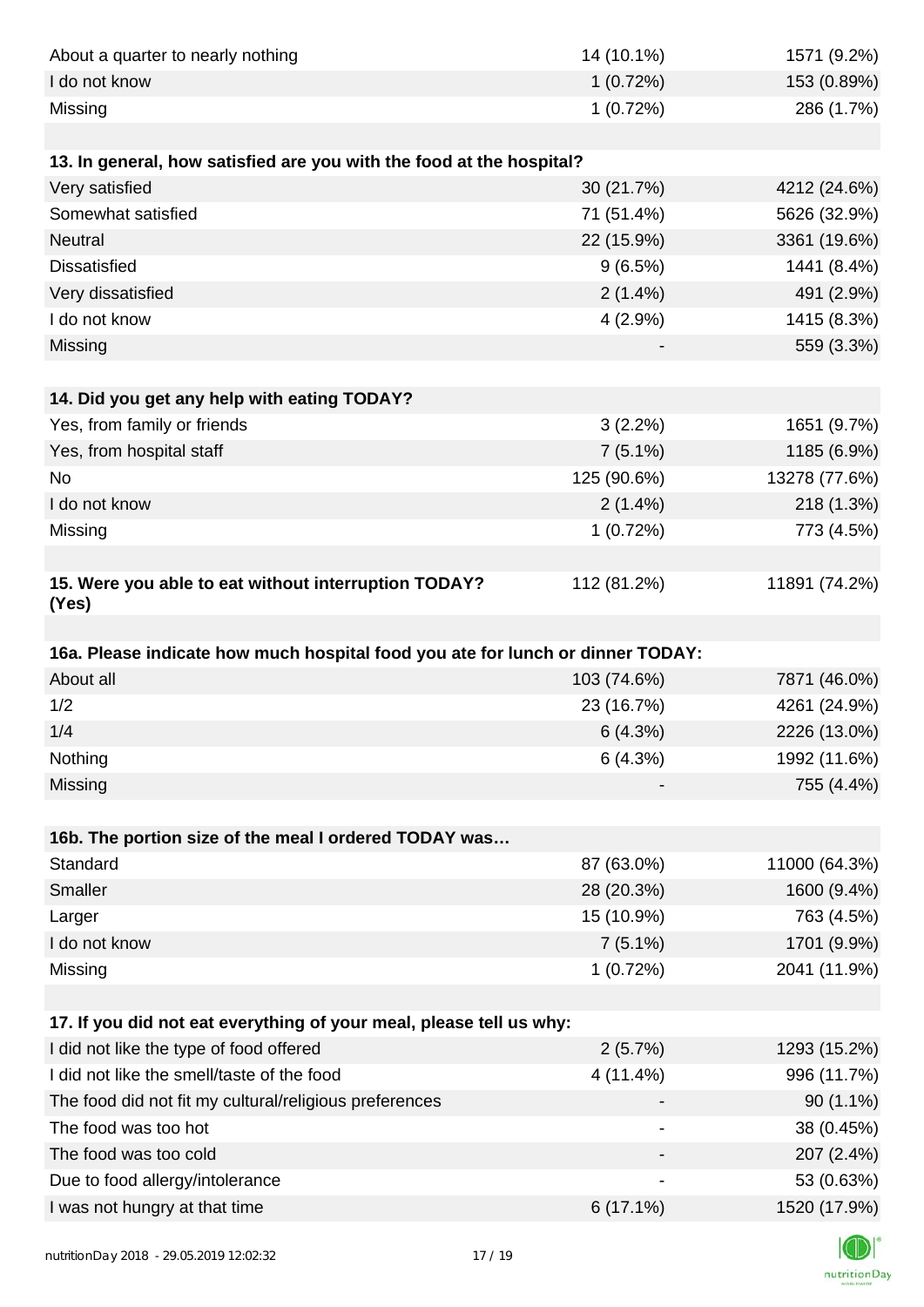| I do not have my usual appetite                                                      | 11 (31.4%)  | 2475 (29.2%) |
|--------------------------------------------------------------------------------------|-------------|--------------|
| I have problems chewing/swallowing                                                   | 2(5.7%)     | 478 (5.6%)   |
| I normally eat less than what was served                                             | 2(5.7%)     | 969 (11.4%)  |
| I had nausea/vomiting                                                                | $1(2.9\%)$  | 637 (7.5%)   |
| I was too tired                                                                      | 2(5.7%)     | 506 (6.0%)   |
| I cannot eat without help                                                            |             | 141 (1.7%)   |
| I was not allowed to eat                                                             | 2(5.7%)     | 869 (10.2%)  |
| I had an exam, surgery, or test and missed my meal                                   | 2(5.7%)     | 469 (5.5%)   |
| I did not get requested food                                                         |             | $93(1.1\%)$  |
| No answer given                                                                      | 16 (45.7%)  | 1161 (13.7%) |
|                                                                                      |             |              |
| 18. Enter the number of glasses/cups of the drinks you consumed in the last 24 hours |             |              |
| Water                                                                                | $4[2-6]$    | $3[2-5]$     |
| Tea                                                                                  | $2[2-4]$    | $1[1-3]$     |
| Coffee                                                                               | $2[1-3]$    | $1[1-2]$     |
| <b>Milk</b>                                                                          | $2[1-2]$    | $1[0-1]$     |
| Fruit juice                                                                          | $2[1-3]$    | $1[0-2]$     |
| Soft drinks                                                                          | $2[1-3]$    | $0 [0-1]$    |
| Nutrition drink                                                                      | $2[2-3]$    | $0 [0-1]$    |
| Other                                                                                | $2[1-2]$    | $0 [0-1]$    |
|                                                                                      |             |              |
| 19a. Did you eat any food apart from hospital food<br><b>TODAY?</b>                  | 43 (31.4%)  | 4518 (28.8%) |
| 19b. If yes, what did you eat?                                                       |             |              |
| Sweet snacks                                                                         | 11 (25.6%)  | 1302 (28.8%) |
| Salty snacks                                                                         | $6(14.0\%)$ | 512 (11.3%)  |
| Homemade food                                                                        | 2(4.7%)     | 703 (15.6%)  |
| Fruits                                                                               | 17 (39.5%)  | 1730 (38.3%) |
| Dairy products                                                                       | 4(9.3%)     | 471 (10.4%)  |
| Food delivered/restaurant                                                            | 1(2.3%)     | 191 (4.2%)   |
| Sandwich                                                                             | 5(11.6%)    | 282 (6.2%)   |
| Other                                                                                | $6(14.0\%)$ | 724 (16.0%)  |
|                                                                                      |             |              |
| 20. How has your food intake changed since your hospital admission?                  |             |              |
| Increased                                                                            | 25 (18.1%)  | 2508 (14.7%) |
| Decreased                                                                            | 40 (29.0%)  | 5344 (31.2%) |
| Stayed the same                                                                      | 62 (44.9%)  | 7154 (41.8%) |
| I do not know                                                                        | 11 (8.0%)   | 1188 (6.9%)  |
| Missing                                                                              |             | 911 (5.3%)   |
|                                                                                      |             |              |
| 21. TODAY I feel                                                                     |             |              |
| Stronger than at admission                                                           | 51 (37.0%)  | 7275 (42.5%) |
| Weaker than at admission                                                             | 35 (25.4%)  | 3158 (18.5%) |
| Same as at admission                                                                 | 43 (31.2%)  | 4825 (28.2%) |
|                                                                                      |             | $\sqrt{2}$   |